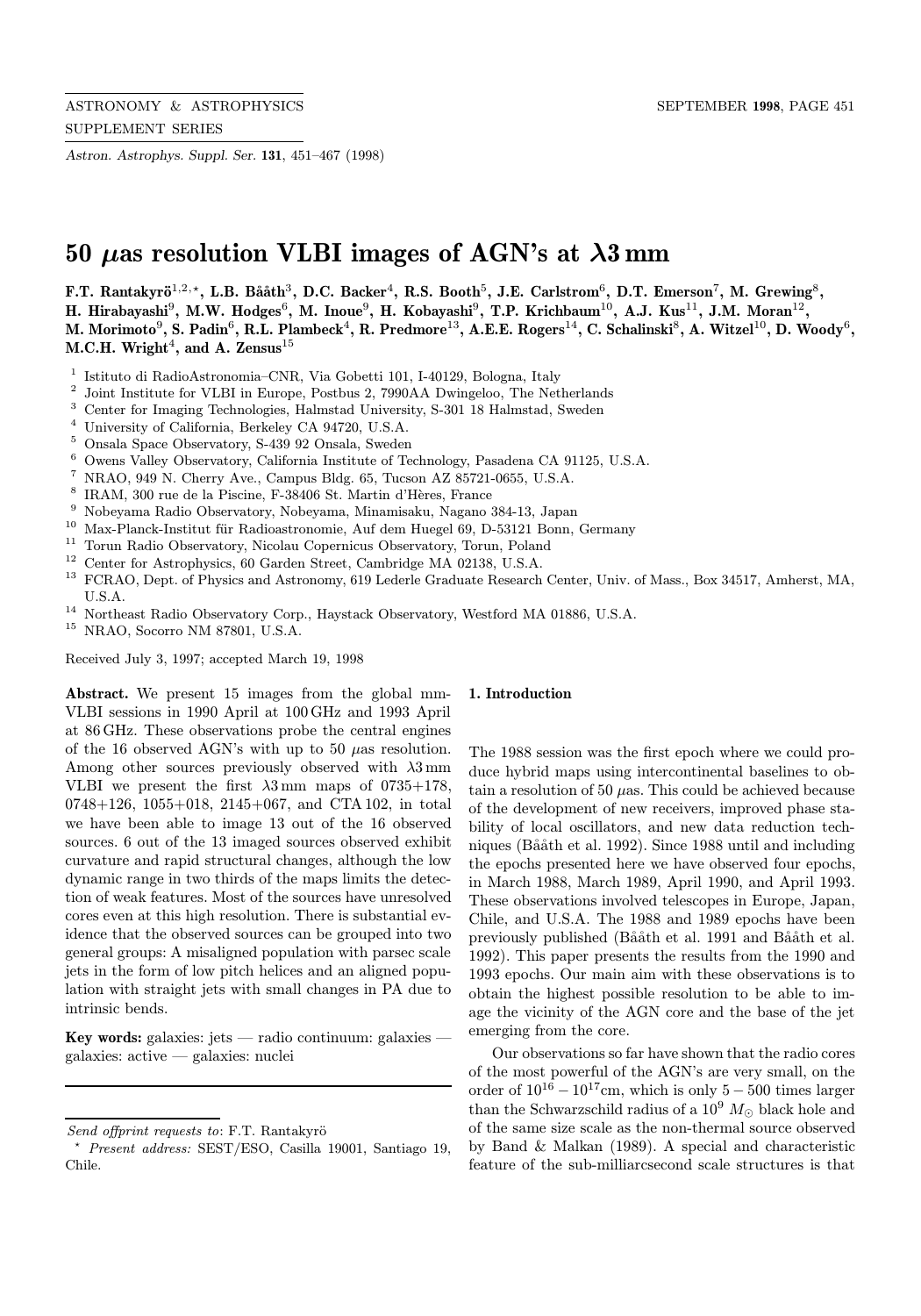the curvature observed with cm-VLBI seems to continue, but is further enhanced, closer to the core.

Typical for the major outbursts we observe from AGN's is that they first start with a rapid increase in intensity simultaneously (Courvoisier et al. 1988) at optical-IR and later at high radio frequencies (86 GHz and higher). High frequency single dish monitoring shows that outbursts tend to emerge almost simultaneously over the range 86 − 300 GHz with turnover frequency reaching 86 GHz within a month and then 22 GHz within  $4-5$ months (Lainela et al. 1993; Stevens et al. 1996). Similar time scales are observed in 3C 279 (Litchfield et al. 1995). This has been explained (Marscher & Gear 1985; Marscher et al. 1993) by a thin shock which is formed close to the central engine and then moves down the jet. After some time the shock will expand adiabatically and the spectral turnover (due to synchrotron self-absorption) will move towards lower frequencies. The outburst will therefore be observed at lower frequencies after the expansion has started. Observations of the shocks at their early stages of development are fundamental to our understanding of how they are formed, how they emerge from the core, and how they develop on their way through the radio jet. It must be emphasized that such observations can only be done with very high angular resolution at high frequencies.

It is clear that at present our  $\lambda 3$  mm observations suffers from lack of uv-coverage and has sensitivity problems, but we see this as the first step towards obtaining high dynamic range maps.

#### 2. Observations and data reduction

The April 1990 session was a global 100 GHz mm-VLBI session involving the following telescopes: Hat Creek (U.S.A.), Kitt Peak (U.S.A.), Nobeyama (Japan), Onsala (Sweden), Owens Valley (U.S.A.), and SEST (Chile). The data was recorded on MarkIII-tapes using 14 IF-channels each with a 4 MHz bandwidth, and later correlated at the Haystack correlator. The raw output from the correlator were read into the AIPS package using specially written software (Bååth et al. 1992). The fringe finding and the necessary special post-processing to handle the interferometric mm-VLBI data are described by Bååth et al. (1992), in which a full description is given of the initial data processing stages done at the correlator. The 1990 and 1993 data were processed in exactly the same way. The amplitude calibration was done by applying the measured source flux density at each station, correcting for gain and atmospheric effects. We believe that the amplitudes are correct to within 30%. The discrepancy between the measured flux density in the maps and the estimated flux density at the shortest baselines (Table 2) is attributed to the generally poor uv-coverage. The lack of short uv-spacings not only causes additional noise in the maps, but can lead to spurious features in the maps which may be misidentified as components.

Table 1. Telescope information. D is the diameter in meters,  $\mu$  is the sensitivity in Jy/K,  $T_{\text{sys}}$  the single-sideband system equivalent noise in Kelvin referred to outside the atmosphere, and the final column gives the sessions in which the telescope participated

| Name         | D             | $\mu$        | $T_{\rm sys}$ | Sessions |
|--------------|---------------|--------------|---------------|----------|
|              | m             | $\rm  Jy/K $ | K             |          |
| Effelsberg   | 100           | 7.7          | 800           | 93       |
| Hat Creek    | $3\times 6.1$ | 90           | 420           | 90       |
| Haystack     | 37            | 17           | 400           | 93       |
| Kitt Peak    | 12            | 53           | 205           | 90/93    |
| Nobeyama     | 45            | 6            | 690           | 90/93    |
| Onsala       | 20            | 35           | 480           | 90/93    |
| Owens Valley | 10.4          | 46           | 500           | 90/93    |
| Quabbin      | 14            | 42           | 320           | 93       |
| Sest         | 15            | 20           | 690           | 90/93    |
| Pico Veleta  | 30            | 7.1          | 200           | 93       |

The later hybrid mapping and uv data model fitting were done in parallel in the AIPS and DIFMAP packages in order to have two different approaches to making the maps from the UV data and thus minimize the effects of sparse uv-sampling and mapping algorithms. We have been very careful to constrain the placement of source components by careful use of windowing techniques, to minimize the appearance of spurious features discussed previously. If the two methods yielded markedly different hybrid maps then both maps were discarded and we present only a model fit to the UV data.

The 1993 April observations were a global mm-VLBI experiment similar to the previous epoch but with the receivers tuned to 86 GHz. Telescopes participating in addition to those at the 1990 April session were: Effelsberg (Germany), Pico Veleta (Spain), and Quabbin (U.S.A.). The fringe finding, post-processing, and hybrid mapping followed the same procedures as for the 1990 April session. Information on the participating antennas can be found in Table 1.

The following sources yielded no fringes in either the 1990 April or the 1993 April experiments: 0016+731, 0133+476, 0212+735, 0235+164, 0234+285, 0300+471, 0458-020, 0528+134, 0642+449, 0716+714, 0748+126, 1012+232, 1044+719, 1116+128, 1156+295, 1308+326, 1334-127, 1354+196, 1413+135, 1418+546, 1611+343, 1633+382, 1637+574, 1642+690, 1716+686, 1749+096, 1802+784, 1803+784, 1823+568, 1928+738, 1954+513, 2005+403, 2007+777, 2021+317, 2201+315, 2234+282, 3C 286, 3C 274, 3C 371, 3C 380, 4 C 39.25, 4C 67.05, 4C 71.07, Centaurus A, Cygnus A, Cygnus X-3, DA 193, NRAO 140, NRAO 150, NRAO 512, NRAO O530, OA 129, and Saggitarius A. Since the observations were limited to only one or a few scans it is not surprising that later observations with more scans have found fringes to some of these sources (Krichbaum et al. 1996a; Alberdi et al. 1997;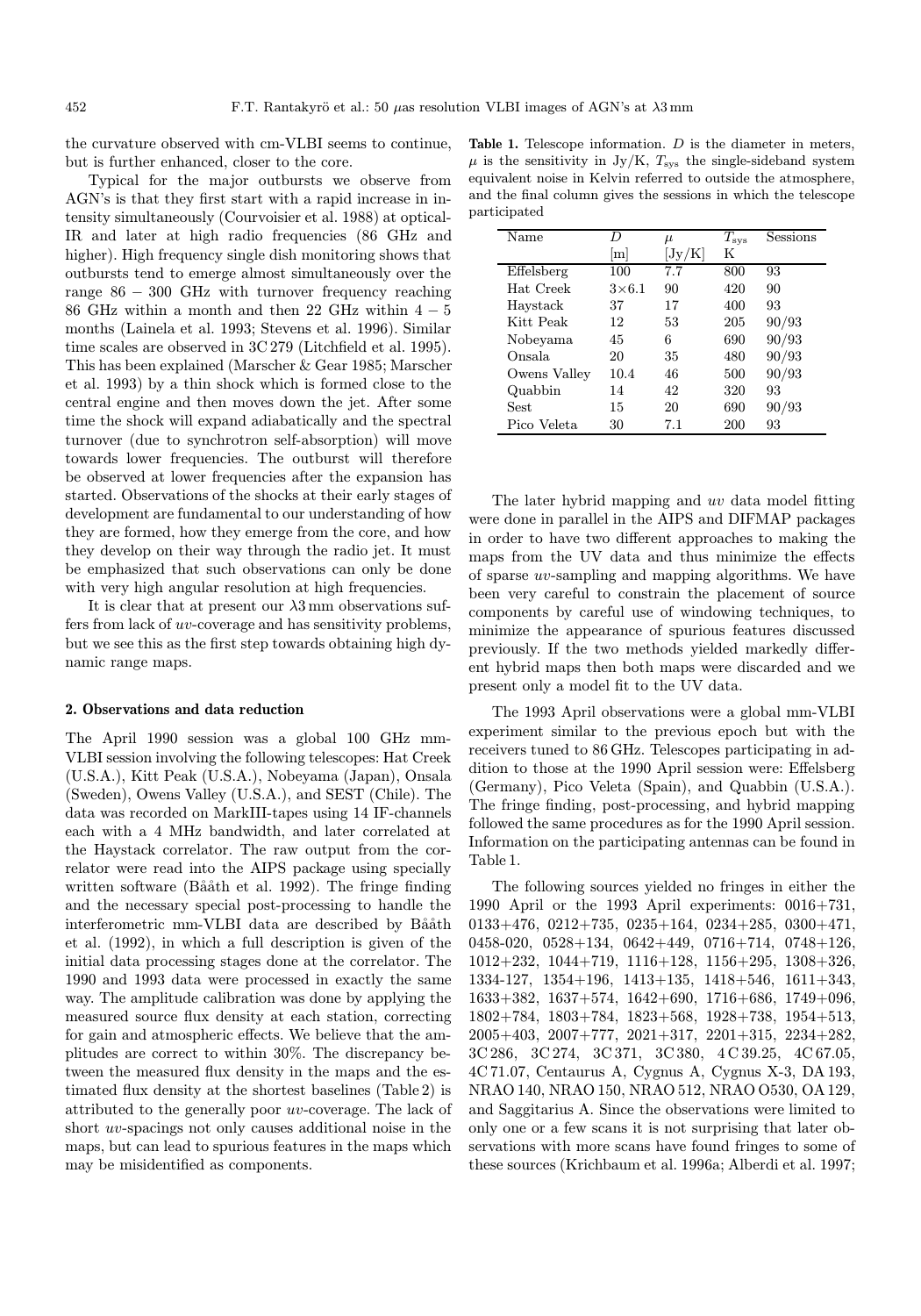Table 2. Basic source information for the April 90 and April 93 sessions for sources that yielded fringes. Positions are in the J2000.0 coordinate system, z is the cosmological redshift,  $m_v$  is the mean visual magnitude, Flux<sub>VLBI</sub> is the source flux density inferred from the shortest (continental) baselines, and Flux<sub>SD</sub> is the measured single dish flux density at  $\lambda$ 3 mm at the time of the observations. Where available the information has been given for both the 90 and 93 epochs. Positions, redshift, morphological type, and  $m_v$  are taken from the NED database

| Source         | $\alpha$   | δ             | redshift        | Morph Type     | $m_{\nu}$ | Flux <sub>VLBI</sub> | $Flux_{SD}$         |
|----------------|------------|---------------|-----------------|----------------|-----------|----------------------|---------------------|
|                |            |               | $\vert z \vert$ |                |           | $[Jy_{90}/Jy_{93}]$  | $[Jy_{90}/Jy_{93}]$ |
| 3C 84          | 031948.160 | $+413042.103$ | 0.0172          | cD/SyII        | 12.64     | 1.8/3.0              | $13.3/-$            |
| 3C 111         | 041821.326 | $+380135.676$ | 0.0485          | $N$ Galaxy/SyI | 18.0      | $-1.2$               | $-/-$               |
| $0420 - 014$   | 042315.801 | $-012033.063$ | 0.915           | OV/HPQ         | 17.76     | $1.8/-$              | 4.2/2.6             |
| $0735 + 178$   | 073807.394 | $+174218.993$ | 0.424           | BL Lac/OV      | 14.85     | $2.5/-$              | 2.6/1.35            |
| $0748 + 126$   | 075052.046 | $+123104.832$ | 0.281/0.889     |                | 17.8      | $-1.4$               |                     |
| OJ 287         | 085448.875 | $+200630.639$ | 0.306           | BL Lac/OV      | 14        | 2.0/1.2              | 3.9/1.6             |
| $1055 + 018$   | 105829.605 | $+013358.828$ | 0.888           | BL Lac/OV; HPQ | 18.28     | $2.2/-$              | 4.3/3.0             |
| 3C 273B        | 122906.700 | $+020308.596$ | 0.158           | OV/LPO         | 12.86     | $3.5/-$              | 29.4/26.3           |
| 3C 279         | 125611.167 | $-054721.539$ | 0.538           | OV/HPQ         | 17.75     | 3.0/3.5              | 12.7/20.0           |
| $1510 - 089$   | 151250.533 | $-090559.824$ | 0.360           | OV/HPQ/Sy I    | 16.52     | $4.0/-$              | 3.5/3.35            |
| 3C 345         | 164258.810 | $+394837.000$ | 0.593           | OV/HPQ         | 15.96     | $2.0/-$              | $3.2/-$             |
| $2145 + 067$   | 214805.459 | $+065738.606$ | 0.990           | OV/LPQ         | 16.47     | $-1.4$               | 4.2/5.3             |
| BL Lac         | 220243.291 | $+421639.984$ | 0.0686          | BL Lac/OV      | 14.5      | $2.2/-$              | $2.2/-$             |
| 3C 446         | 222547.259 | $-045701.394$ | 1.404           | BL Lac/OV/HPQ  | 17.19     | $5.0/-$              | 9.3/2.3             |
| <b>CTA 102</b> | 223236.409 | $+114350.902$ | 1.037           | OV/HPQ         | 17.33     | $3.8/-$              | $- / 1.55$          |
| 3C 454.3       | 225357.748 | $+160853.565$ | 0.859           | OV/HPQ         | 16.1      | $7.0/-$              | 7.4/8.0             |

Krichbaum et al. 1994; Standke et al. 1994; Schalinski et al. 1994).

# 3. Results

Table 2 contains the basic source information for the 1990 April and 1993 April sessions for sources that yielded fringes at either or both epochs. The table gives the positions in the J2000.0 coordinate system, the cosmological red-shift, the optical magnitude, the source flux density inferred from the shortest baselines ( $Flux<sub>VLBI</sub>$ ), and the measured single dish flux density (Flux<sub>SD</sub>) at  $\lambda$ 3 mm (Tornikoski et al. 1996) where this information is available for the source in question. Table 3 contains more detailed source information. It gives the maximum observed proper motion in the source (Vermeulen & Cohen, 1994 and references therein), measured X-ray (Della Ceca et al. 1990), and maximum observed  $\gamma$ -ray fluxes for photon energies >100 MeV (Chiang et al. 1995; Lin et al. 1993; Montigny et al. 1995). For all mapped sources we present the maps with a  $50\mu$ as circular beam if the original beam is within 10% of this value. The size of the convolving beam was chosen to be able to compare with the previously published maps (Bååth et al. 1992). Table 4 gives the UV data information. It gives the number of scans with closure phase data and the length of time over which the sources was observed for the epochs in question.

Table 3. Source information.  $\mu$ , is the maximum proper motion observed in this source at lower frequencies.  $F_X$  is the measured X-ray flux, and  $F_{\gamma}$  is the maximum observed  $\gamma$ -ray flux for photon energies >100 MeV

| Source       | $\mu$           | $F_{\rm X}$ | $F_{\gamma}$                                   |
|--------------|-----------------|-------------|------------------------------------------------|
|              | mas/yr          | $[\mu Jy]$  | $\rm photons\,cm^{-2}\ s^{-1}]$<br>$[10^{-8}]$ |
| 3C 84        | $0.54 \pm 0.12$ | 18          | ${<}9$                                         |
| 3C 111       | $1.54 \pm 0.2$  |             | ${<}9$                                         |
| $0420 - 014$ |                 | 0.52        | 45                                             |
| $0735 + 178$ | $0.44 \pm 0.03$ | 0.3         | $28 \pm 9$                                     |
| 0748+126     |                 |             |                                                |
| OJ 287       | $0.27 \pm 0.03$ | 3           |                                                |
| $1055 + 018$ |                 |             |                                                |
| 3C 273B      | $1.15 \pm 0.15$ | 12          | 30                                             |
| 3C 279       | $0.5 \pm 0.1$   | 3.4         | 270                                            |
| $1510 - 089$ |                 | 0.84        | $27 \pm 6$                                     |
| 3C 345       | $0.47 \pm 0.02$ | 0.6         | $13 \pm 6$                                     |
| $2145 + 067$ |                 |             |                                                |
| $BL$ Lac     | $1.2 \pm 0.1$   | ${<}1$      |                                                |
| 3C 446       | $0 \pm 0.06$    | 1.0         |                                                |
| CTA 102      | $0\pm0.5$       | 0.75        | 46                                             |
| 3C 454.3     | $0.35 \pm 0.06$ | 1.46        | 135                                            |

#### 3.1. 3C 84

The radio source is identified with the dominant disturbed elliptical galaxy in the Perseus cluster. It has been detected as a strong diffuse X-ray source with a strong X-ray point source coincident with the radio core. The radio frequency morphology is quite complicated (Krichbaum et al. 1992; Venturi et al. 1993) exhibiting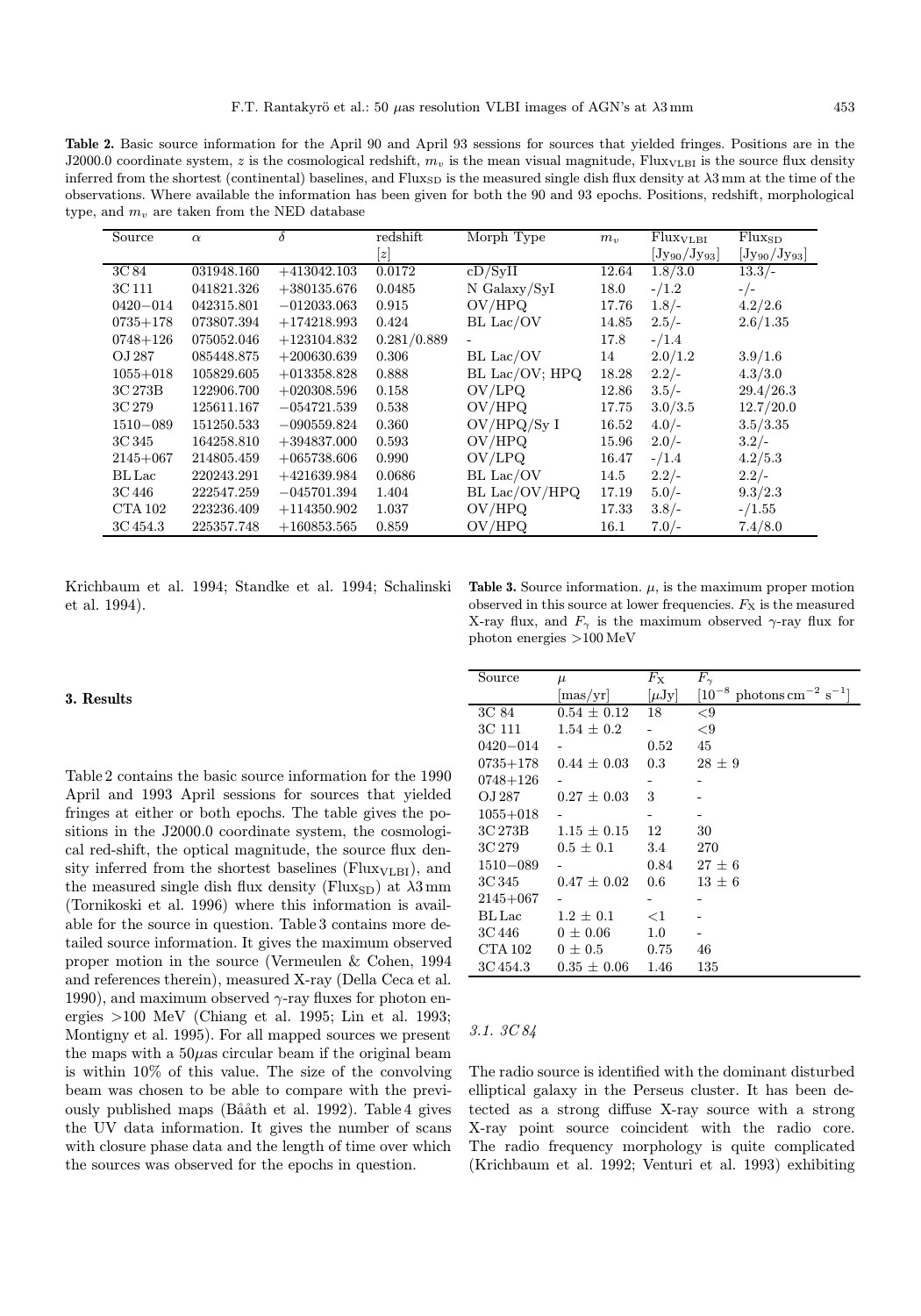Table 4. UV data information. Scans, are the number of scans with closure phase information and Time, is the length of time over which the scans where found. The 1990 epoch used an observing scheme where the data were recorded for 6.5 minutes and followed by a 23.5 minutes idle time giving 30 minutes for one observation cycle. With more tapes available for the 1993 epoch, the idle time was only 6.5 minutes giving a total observation cycle of 15 minutes

| $_{\rm Source}$ | Epoch | $_{\rm Scans}$ | Time    |
|-----------------|-------|----------------|---------|
|                 | yr    |                | hours   |
| 3C 84           | 90    | 6              | 23      |
|                 | 93    | 16             | 11      |
| 3C 111          | 93    | 8              | 2       |
| 0420-014        | 90    | 1              | 0.5     |
| $0735 + 178$    | 90    | 7              | 4       |
| 0748+126        | 93    | 2              | 0.5     |
| OJ 287          | 90    | 5              | 2.5     |
|                 | 93    | 6              | $1.5\,$ |
| $1055 + 018$    | 90    | 4              | 3       |
| 3C 273B         | 90    | 7              | 6       |
| 3C 279          | 90    | 18             | 9       |
|                 | 93    | 42             | 10.5    |
| $1510 - 089$    | 90    | 2              | 1       |
| 3C 345          | 90    | 6              | 6       |
| $2145 + 067$    | 93    | 20             | 5       |
| $BL$ Lac        | 90    | 22             | 12      |
| 3C 446          | 90    | 9              | 7       |
| CTA 102         | 90    | 1              | $0.5\,$ |
| 3C 454.3        | 90    | 1              | $0.5\,$ |

a core with two opposite radio-jets, with the southern jet consisting of components moving down a diffuse jet and finally expanding into an amorphous component at 12 mas. Krichbaum et al. (1992) showed that the inner jet components move with 0.1c and that after a major bend the jet speed accelerated.  $\lambda$ 7 mm VLBI observations (Krichbaum et al. 1993) show a complex structure with 6 components embedded in an extended jet. The 3 mm (US-only), epoch march 1987 map by Wright et al. (1988) exhibits a core with a jet in PA  $\sim 230^{\circ}$ . Embedded in the jet at  $r \sim 0.3$  mas is a second component. The previous  $\lambda$ 3 mm observations (Bååth et al. 1992) showed a core with a component moving out with  $\mu = 85 \pm 7 \,\mu\text{as/year}$ with diffuse components 0.5 mas south of the core. In the 1989 map there is a hint of a ridge-line connecting the components but the dynamic range is not sufficient to clearly show the underlying flow. The 1990 epoch map (Fig. 1) has a structure very similar to that seen at the previous epochs. A core extended in PA  $\sim -90^{\circ}$ (A) with two components well separated from the core, one in PA  $\sim 200^{\circ}$  at  $r \sim 150 \,\mu\text{as(B)}$  and the other in PA  $\sim 180^{\circ}$  at  $r \sim 0.7 \,\text{mas}(C)$ . This structure agrees very well with that seen at the previously published epochs (Wright et al. 1988; Bååth et al. 1992). The 1993 map (Fig. 2) has a unresolved core(A) and two components in PA  $\sim 180^{\circ}$ , one extended component at  $r \sim 0.35 \text{mas}(D)$  and a weak



Fig. 1. 3C 84 100 GHz map from 1990 April 21. Peak flux density = 1.1 Jy/Beam. Contour intervals are chosen as  $(-2.0,$ 2.0, 4.0, 8.0, 16.0, 32.0, 64.0, 128.0)  $\times$  10 mJy/beam. In this and succeeding figures, negative contours, if any, are shown dashed. The restoring beam was a elliptical Gaussian (0.12  $\times$ 0.03 mas in PA =  $-21.3°$ )

component at  $r \sim 0.8 \text{ mas}(E)$ . With 3 years between the epochs it is not surprising that the structure has changed dramatically. Looking at the three epochs from 1989 to 1990 it appears as if the components leave the core in a PA  $\sim -100^{\circ}$ , and later turn to the south. In Table 2 it is clear that most of the total flux density is resolved out, and that our  $\lambda$ 3 mm maps probe only the most compact structures, leaving the flux density and position of more extended emission ill constrained. This fact is valid for most of the sources presented in this paper unless specified otherwise. The structures in both maps were too complicated to allow a Gaussian model fit to the uv data, as the fitting program has severe problems fitting more than three components to a uv data set. Thus we present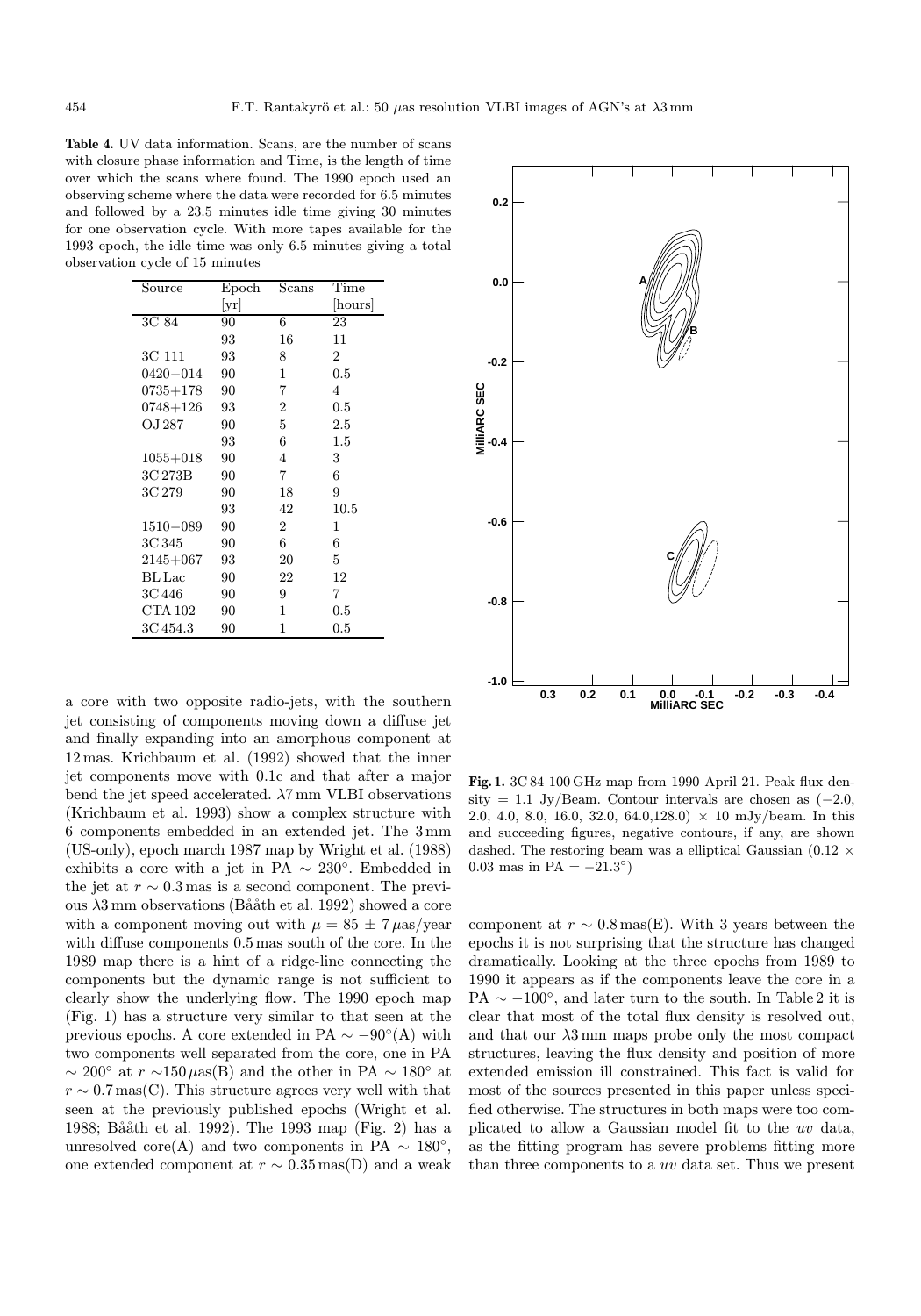

 **16.00, 32.00, 64.00, 128.0)**

Fig. 2. 3C 84 86 GHz map from April 4, 1993. Peak flux density = 0.74 Jy/Beam. Contour intervals are chosen as  $(-4.0,$ 4.0, 8.0, 16.0, 32.0, 64.0, 128.0)  $\times$  10 mJy/beam. The restoring beam was a elliptical Gaussian  $(0.07 \times 0.05$  mas in  $PA = -68.7°$ 

the result of fitting Gaussian components to the images (Table 5). As the positions of the components are the result from fitting to the image we have also labelled the components in the two maps. It is clear from Figs. 1 and 2 that there are drastic internal structural changes in the source. The long time between epochs makes identification difficult, but we will make some simple assumptions to try to quantify these structural changes. If we assume that component  $D$  is component  $B$  seen at a later epoch and making the same assumption for components  $C$  and  $E$ , we get a proper motion of  $70 \pm 20 \mu$ as/year for component B and  $40 \pm 10 \ \mu$ as/year for component C. These values agree well with the velocities seen by Bååth et al. (1992). If component  $B$  is the result of a component leaving the core after the March 1989, as suggested by the extension in PA

Table 5. Model parameters for Gaussian components fitted to the 3C 84 maps for sessions 90 and 93. Flux is the flux density of the component,  $\Delta \alpha$  and  $\Delta \delta$  gives the position of the component relative to the core, Size is the size of the fitted Gaussian, PA is the Position Angle of the major axis of the fitted Gaussian. The errors represent  $3\sigma$  from the fit

| Yr Flux                                                                   | $\Delta \alpha$ | $\Delta\delta$ | <b>Size</b> | PА |
|---------------------------------------------------------------------------|-----------------|----------------|-------------|----|
| Jv                                                                        | uas             | $\mu$ as       | $[\mu as]$  |    |
| A 90 $1.12 \pm 0.02$                                                      |                 |                | ${<}40$     |    |
| B 90 0.25 $\pm$ 0.02 $-20 \pm 5 -124 \pm 5 < 30$                          |                 |                |             |    |
| C 90 0.17 $\pm$ 0.02 $-40 \pm 5$ $-700 \pm 5$ $< 50$                      |                 |                |             |    |
| A 93 0.74 $\pm$ 0.02                                                      |                 |                | ${<}30$     |    |
| D 93 0.16 $\pm$ 0.03 -54 $\pm$ 5 -343 $\pm$ 15 150 $\times$ 50 55 $\pm$ 5 |                 |                |             |    |
| E 93 0.12 $\pm$ 0.02 6 $\pm$ 5 -820 $\pm$ 5 <80                           |                 |                |             |    |



Fig. 3. 3C 111 86 GHz map from April 4, 1993. Peak flux density  $= 0.8$  Jy/Beam. Contour intervals are chosen as  $(-4.0, 4.0, 8.0,$ 16.0, 32.0, 64.0)  $\times$  10 mJy/beam. The restoring beam was a 0.05 mas (FWHM) circular Gaussian

 $\sim$  −135° in the March 1989 map (Bååth et al. 1992) and the observed increase in flux density, then we can estimate the proper motion to be  $\sim 130 \pm 20 \ \mu$ as/year.

# 3.2. 3C 111

This is a classical double-lobed FRII radio-source with an extended jet in PA  $\sim -45^{\circ}$  (Preuss et al. 1990). Components are seen moving out from the core at superluminal velocities ∼1 mas/year. In Fig. 3 we present the highest resolution map of this source available to this date. The core is unresolved and there is a weak component in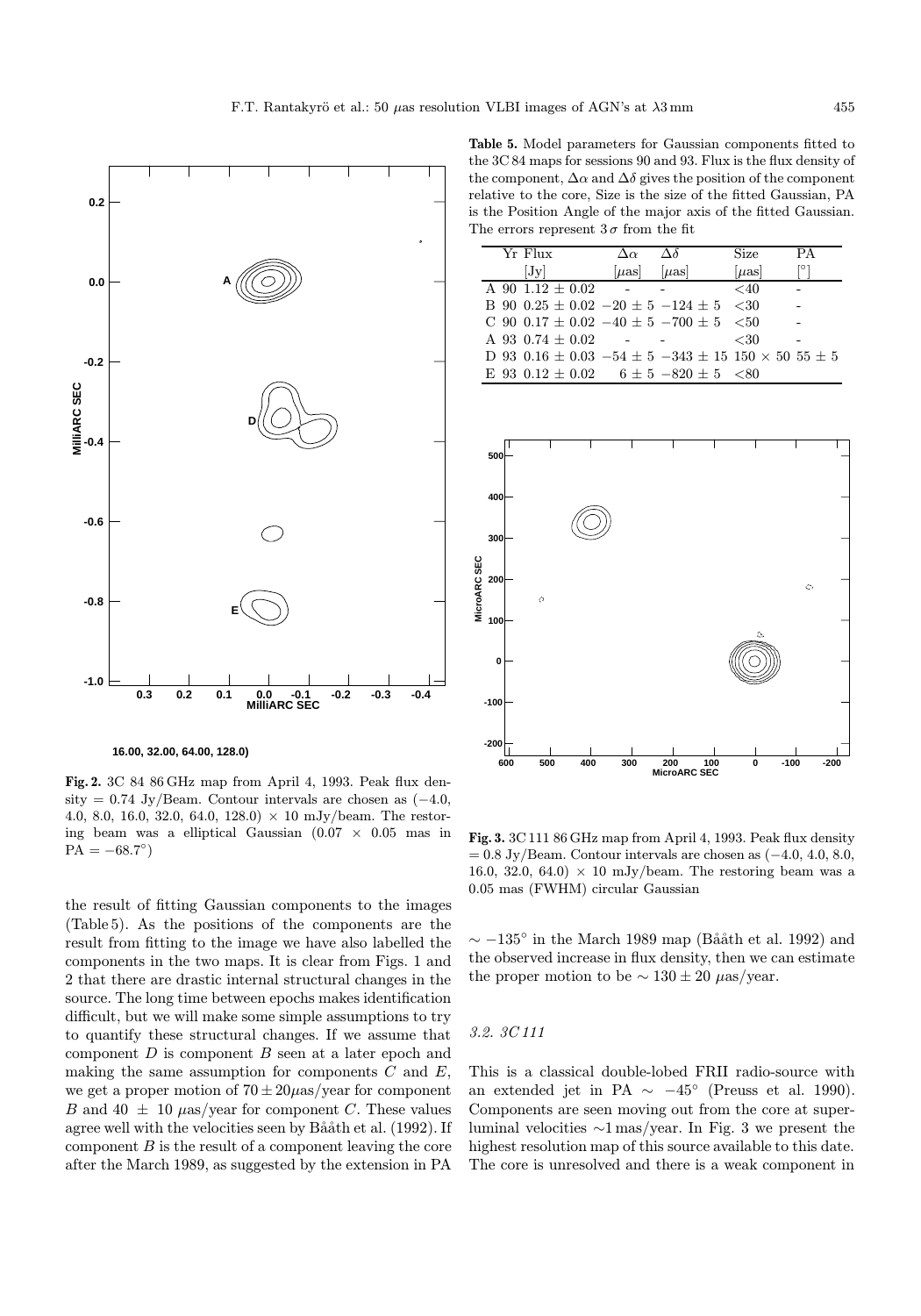Table 6. Model parameters for the Gaussian components fitted to the 3C 111 uv data. Explanation of parameters can be found in Table 5

|   | $\operatorname{Year}$ | Flux          | $\Delta \alpha$ | $\Delta \delta$          | Size      |
|---|-----------------------|---------------|-----------------|--------------------------|-----------|
|   |                       | Jv            | $ \mu$ as       | $ \mu$ as                | $ \mu$ as |
|   | 93                    | $0.9 \pm 0.1$ |                 | $\overline{\phantom{0}}$ | $50$      |
| в | 93                    | $0.2 + 0.1$   | $400 \pm 20$    | $340 \pm 20$             | $<\!\!50$ |

Table 7. Model parameters for Gaussian components fitted to the 0420−014 UV data. Explanation of parameters can be found in Table 5

| $\operatorname{Year}$ | Flux          | Δœ                       | Aδ                       | Size      |
|-----------------------|---------------|--------------------------|--------------------------|-----------|
|                       | [Jv]          | $\mu$ as                 | $ \mu$ as                | $ \mu$ as |
| 90                    | $1.8 \pm 0.3$ | $\overline{\phantom{a}}$ | $\overline{\phantom{0}}$ | ${<}100$  |

the same PA as the mas scale jet at a distance of 0.5 mas. The result from model fitting Gaussian components to the UV data can be found in Table 6.

The Gaussian model fit clearly substantiates the general structure presented in the hybrid map. With only one epoch we are unable to determine whether the superluminal motion seen at lower frequencies (Preuss et al. 1990) is present on µas scales. Further observations are needed to detect the possible proper motion of components in this source.

# 3.3. 0420−014

This source is a radio-loud flat-spectrum AGN and also classified as a Blazar. It has been detected in  $\gamma$  and Xrays (Radecke et al. 1995), and has a very high optical polarization of ∼17% (Wills et al. 1992). At mas resolution the source shows a symmetrical unresolved core. This is the case of either a "naked" core or that of a jet aligned very close to the line of sight (Wehrle et al. 1992). At  $\lambda$ 7 mm the source consists of a core and a pronounced bent jet (Krichbaum et al. 1994a). We found fringes to the source in 1990 for one scan which was not enough to make a hybrid map but sufficient to make a fit to the UV data. The result of the model fit is presented in Table 7.

Comparing with the  $Flux<sub>SD</sub>$  (Table 2), it is clear that more than 50% of the flux density is missing. With so few uv points covering such a short time it is difficult to make any statements about the source structure, but it is clear that this source is observable at  $\lambda$ 3 mm, and warrants further observations.

# 3.4. 0735+178

This source is a BL Lac object which is point-like in the optical and with arcsec resolution at radio wavelengths. VLBI polarization observations at 6 cm show that the core has a high degree of polarization,  $\gtrsim$ 3% (Gabuzda et al.



Fig. 4. 0735+178 100 GHz map from April 20, 1990. Peak flux density = 1.2 Jy/Beam. Contour intervals are chosen as  $(-2.0,$ 2.0, 4.0, 8.0, 16.0, 32.0, 64.0)  $\times$  20 mJy/beam. The restoring beam was a 0.05 mas (FWHM) circular Gaussian

Table 8. Model parameters for Gaussian components fitted to the 0735+178 UV data. Explanation of the parameters can be found in Table 5

|   | Year | Flux          | $\Delta \alpha$ | Δδ                       | Size      |
|---|------|---------------|-----------------|--------------------------|-----------|
|   |      | Jv            | $ \mu$ as       | $ \mu$ as                | $ \mu$ as |
| A | 90   | $1.1 + 0.2$   |                 | $\overline{\phantom{0}}$ | $50$      |
| В | 90   | $1.0 \pm 0.2$ | $-140 \pm 10$   | $-80 \pm 10$             | < 50      |

1994). At mas resolution the source has an unresolved core and a jet extending to the NE (Bååth & Zhang 1991), with components moving at superluminal velocities. The components appear to follow different paths as they move out from the core (Gabuzda et al. 1994). Our April 90 map, the first ever of this source with  $\mu$ as resolution, shows (Fig. 4) two components but it is not clear which is the core. There are no significant features outside the region shown. The result from model fitting Gaussian components to the UV data can be found in Table 8.

As with 3C 111 we have a good agreement between the hybrid map and the model fitting. Almost all of the  $Flux<sub>SD</sub>$  (Table 2) is seen in our map suggesting that most if not all high frequency flux density is emitted from this central region. Having only one epoch available we can say nothing about the superluminal motion in this source at  $\mu$ as scales. Assuming that component  $B$  is the "core" the jet is straight from  $\mu$ as to mas scales; if component A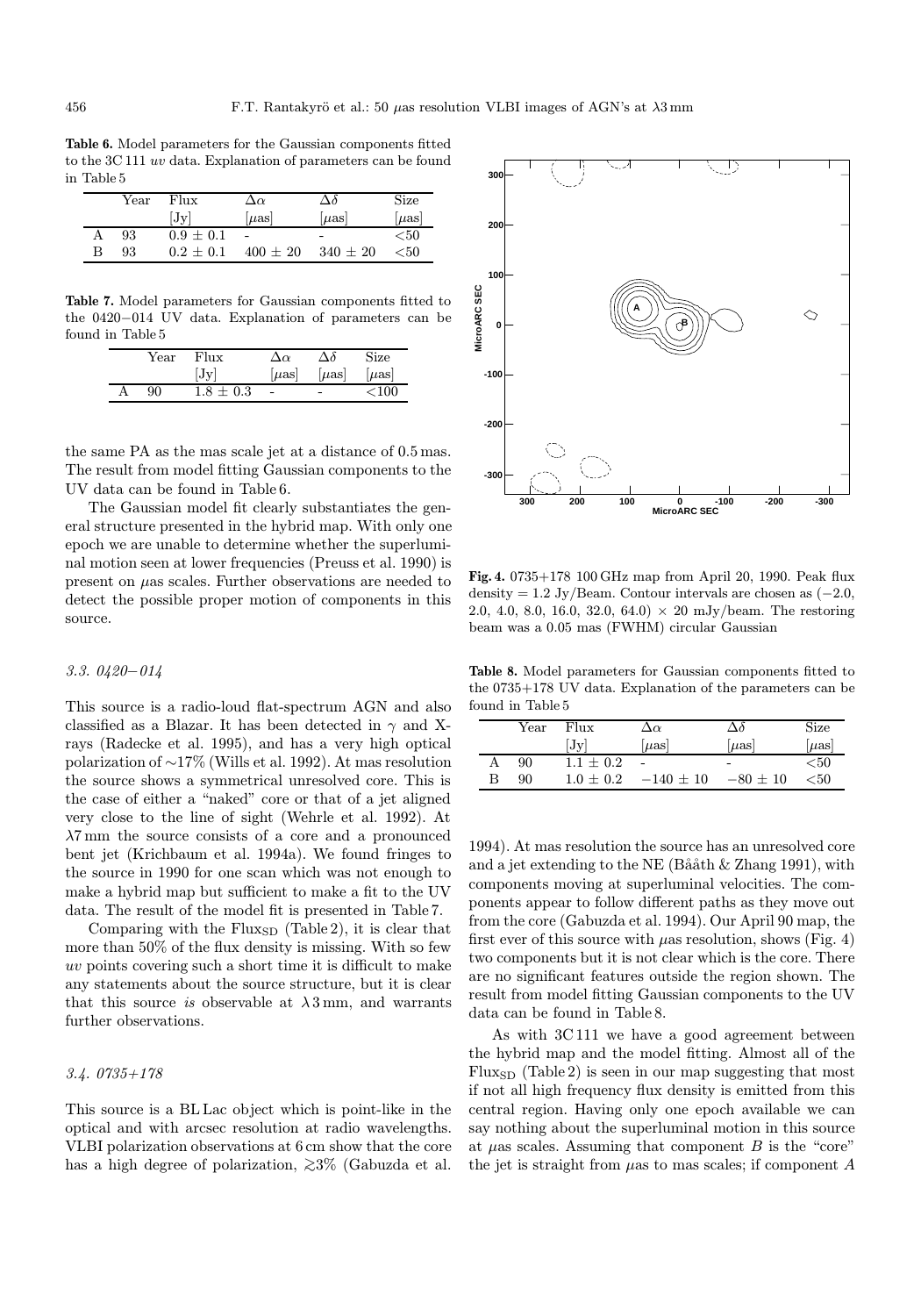Year Flux  $\Delta \alpha$   $\Delta \delta$  Size  $[Jy]$   $[\mu \text{as}]$   $[\mu \text{as}]$   $[\mu \text{as}]$ 

A  $93 \t 1.0 \pm 0.3$  -  $\lt 50$ B 93  $0.3 \pm 0.2$   $350 \pm 90$   $80 \pm 20$   $< 50$ 



Fig. 5. 0748+126 86 GHz map from April 4, 1993. Peak flux density =  $0.8$  Jy/Beam. Contour intervals are chosen as  $(-2.0,$ 2.0, 4.0, 8.0, 16.0, 32.0, 64.0)  $\times$  10 mJy/beam. The restoring beam was a 0.05 mas (FWHM) circular Gaussian

is the "core", this would indicate a sharp twisting of the jet from  $\mu$ as to mas scales. The identity of the "core" is currently unknown.

## 3.5. 0748+126

**MicroARC SEC**

MicroARC SEC

This is an unclassified QSO whose redshift is ambigous; two possible redshifts are suggested by Wills & Wills  $(1976): z = 0.281$  or  $z = 0.88$ . VLA observations (Murphy et al. 1993) show an unresolved core with several components in PA  $\sim 135^{\circ}$  connected by a slightly bent jet.

The first map of this source made with  $\lambda 3$  mm VLBI is presented in Fig. 5. The map also shows an unresolved core with a component in PA  $\sim 90^{\circ}$  at 0.37 mas. The weak components do not lie in the general PA of the VLA map, but as in many other sources this is not an uncommon feature (see 3C 345, 3C 446, OJ287, BL Lac, and CTA 102 in this paper). With no single dish monitoring available for this source at this epoch we cannot make any conclusions concerning the degree of missing flux density. To test the fidelity of the hybrid map we also made a Gaussian model fit to the UV data. The best fit is presented in Table 9, which confirms the flux densities and location of components seen in the hybrid map.



**MicroARC SEC 200 100 0 -100 -200**

Fig. 6. OJ 287 100 GHz map from April 21, 1990. Peak flux density = 1.7 Jy/Beam. Contour intervals are chosen as  $(-2.0,$ 2.0, 4.0, 4.0, 8.0, 16.0, 32.0, 64.0, 128.0)  $\times$  10 mJy/beam. The restoring beam was a 0.05 mas (FWHM) circular Gaussian

# 3.6. OJ287

This is a prominent member of the BL Lac class with highly varying flux densities in both the optical and radio regimes. The variability time-scales vary from minutes to years (Takalo 1994; Aller et al. 1985). The source exhibits superluminal expansion along PA  $\sim -110^{\circ}$  (Roberts et al. 1987; Gabuzda et al. 1989). Model-fitting to the 7 mm VLBI data (Krichbaum et al. 1993) yields a two component model with the second component at 0.9 mas in  $PA = 232^{\circ}$ . The previous two epochs (Bååth et al. 1992) show an unresolved core. The April 1990 map (Fig. 6) shows an unresolved core. The uv data for this epoch has been discussed extensively by Tateyama et al. (1996). Here we include the map for completeness. In 1993 (Fig. 7) the core is still unresolved and there is a component in PA  $\sim -45^{\circ}$  at 0.05 mas. Most of the single dish flux density (Table 2) is seen in our map, the missing flux density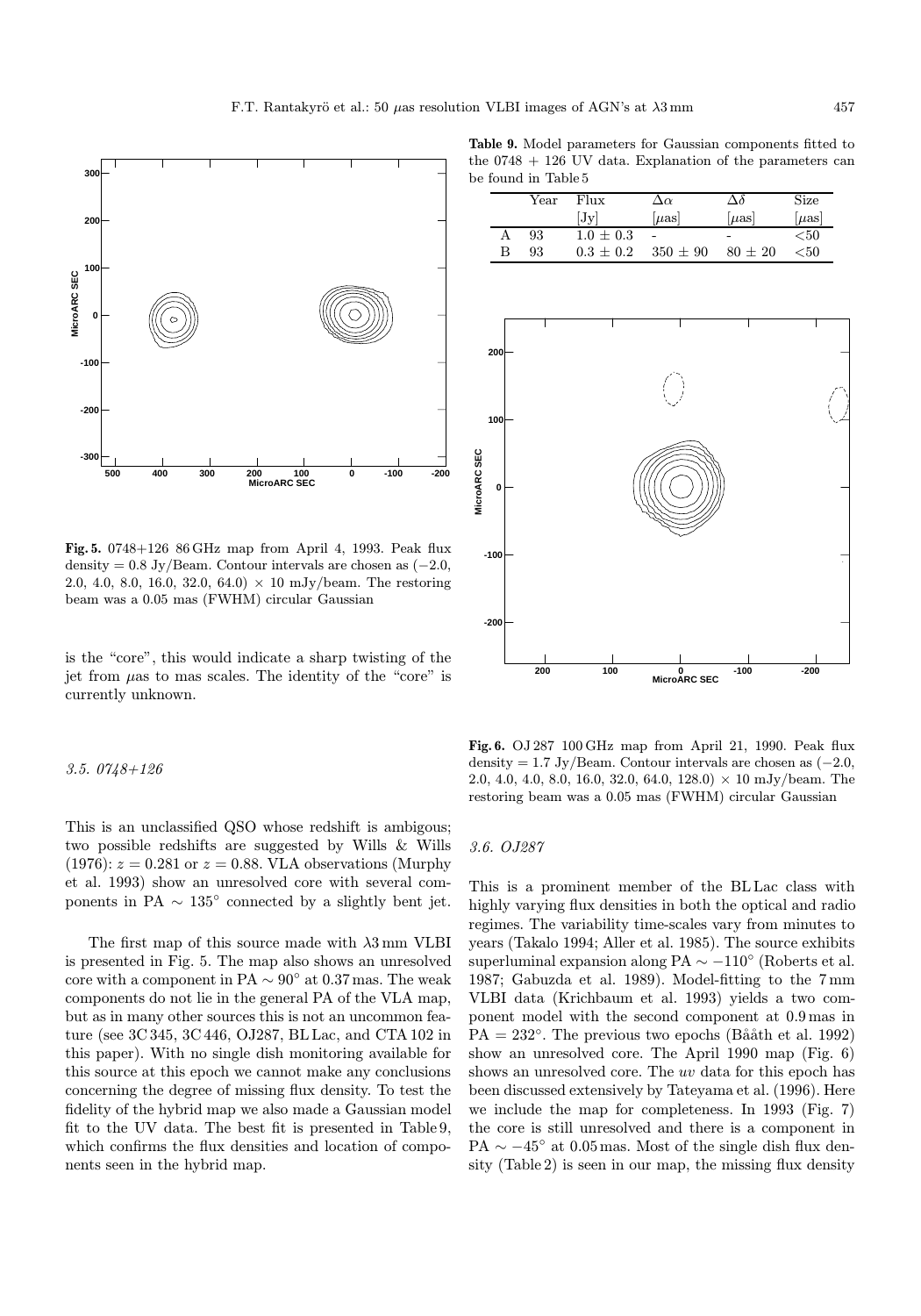

Fig. 7. OJ 287 86 GHz map from 1993 April 4. Peak flux density  $= 0.9$  Jy/Beam. Contour intervals are chosen as  $(-1.0, 1.0, 2.0,$ 4.0, 8.0, 16.0, 32.0, 64.0)  $\times$  10 mJy/beam. The restoring beam was a 0.05 mas (FWHM) circular Gaussian

Table 10. Model parameters for Gaussian components fitted to the OJ 287 UV data. Explanation of the parameters can be found in Table 5

|   | $\operatorname{Year}$ | Flux          | $\Delta \alpha$ | Δδ                       | Size           |
|---|-----------------------|---------------|-----------------|--------------------------|----------------|
|   |                       | [Jv]          | $ \mu$ as       | $ \mu$ as                | $ \mu$ as      |
|   | 90                    | $1.8 \pm 0.3$ |                 | -                        | $25 \times 25$ |
| А | 93                    | $0.9 \pm 0.2$ |                 | $\overline{\phantom{0}}$ | < 50           |
| R | 93                    | $0.13 + 0.10$ | $-99 \pm 25$    | $26 + 24$                | ${<}50$        |

may be the result of either incorrect calibration and/or resolution effects. In the three years between the observations the Flux $_{\text{VLBI}}$  has decreased by 40%. We attribute the decrease in observed flux density to component B moving out from the core and decreasing in strength. The result from the Gaussian model fit to the uv data can be found in Table 10.

There is a good agreement between the hybrid maps and the Gaussian model fits at both epochs. Assuming that component B has moved out from the core after the 1990 April epoch, we can obtain a lower limit to its proper motion. In the 1993 April map, component B lies at  $r \sim 102 \pm 35$  µas, thus it has moved with a minimum proper motion of 34  $\mu$ as/year. Our  $\lambda$ 3 mm data suggests that components leave the core in PA  $\sim -45^{\circ}$  and later turn to PA $\sim -110^{\circ}$ on mas scales.



Fig. 8. 1055+018 100 GHz map from April 20, 1990. Peak flux density = 1.11 Jy/Beam. Contour intervals are chosen as  $(-1.0,$ 1.0, 2.0, 4.0, 8.0, 16.0, 32.0, 64.0)  $\times$  10 mJy/beam. The restoring beam was a 0.05 mas (FWHM) circular Gaussian

#### 3.7. 1055+018

This source has a core-jet structure at mas resolution (Bondi et al. 1996) with a 15 mas jet extended in PA  $\sim$  −65 and a weak component at ∼25 mas in the same general PA. On arcsec scales the source has a triple structure, a strong central component and two diffuse lobes in a NS direction. The southern feature is connected to the central bright component with a bent jet (Murphy et al. 1993). Figure 8 shows the first  $50 \mu$ as map of this source. The hybrid map shows an unresolved core with an extended jet in PA  $\sim -135^{\circ}$ . As for OJ 287, half of the single dish flux density (Table 2) is lost in the mmVLBI map, suggesting that the missing flux density is emitted from the jet which is resolved out in our map. To test the hybrid map we tried model fitting Gaussian components to the uv data. The best fit is presented in Table 11.

The hybrid map and the Gaussian model fit disagree in the exact location and the flux densities of the two components. Both models have two strong components separated by  $\sim 150 - 200 \,\mu$ as. The Gaussian model fit places the second component more to S than in the map. We conclude that the sparse UV coverage makes the interpretation of the data very difficult. Observations with fuller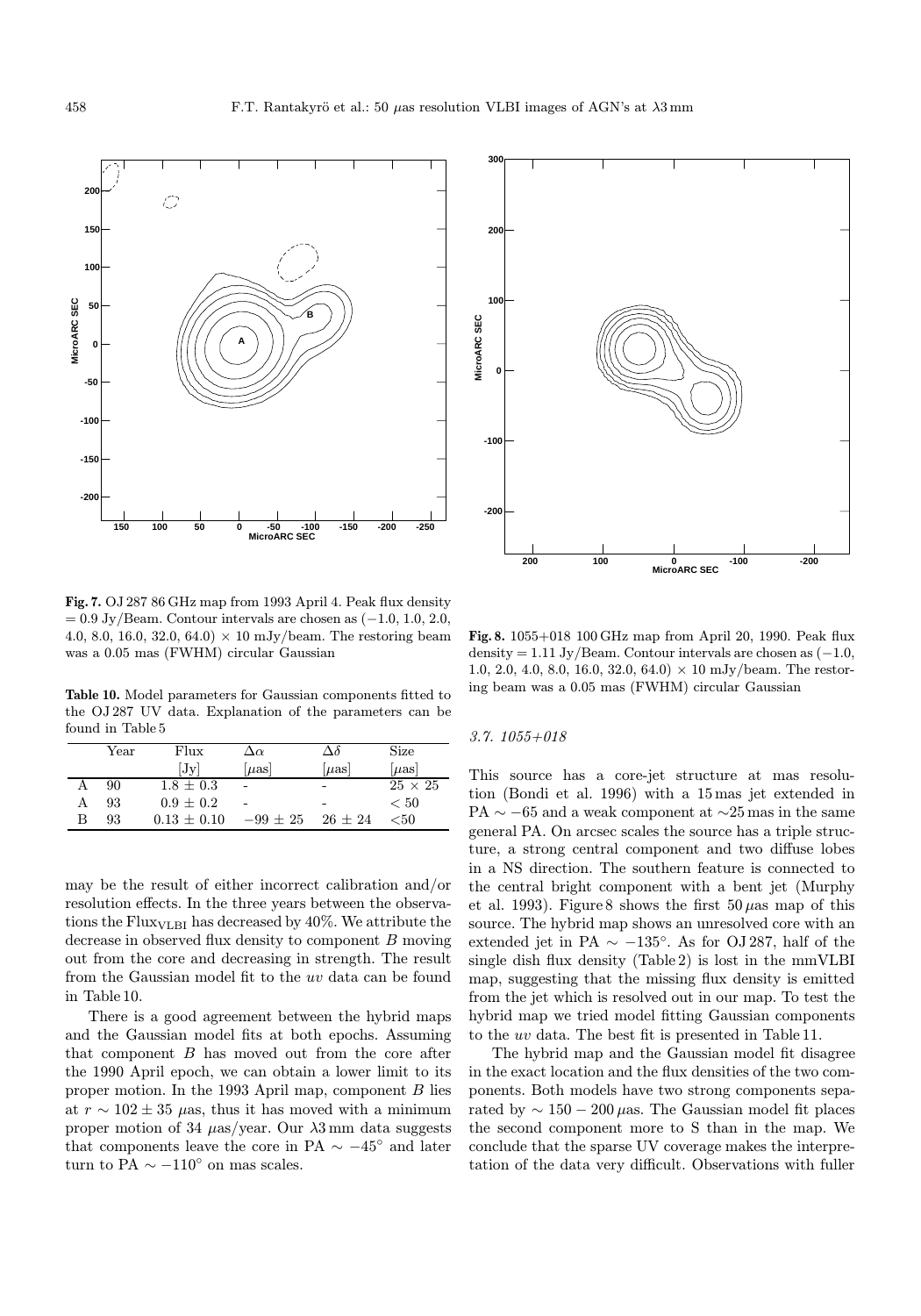Table 11. Model parameters for Gaussian components fitted to the 1055+018 UV data. Explanation of the parameters can be found in Table 5

|   | Year | Flux          | $\Delta \alpha$          | $\Delta\delta$           | Size                 |
|---|------|---------------|--------------------------|--------------------------|----------------------|
|   |      | Jv            | $ \mu$ as                | $ \mu$ as                | $ \mu$ as            |
| А | 90   | $2.2 \pm 0.6$ | $\overline{\phantom{a}}$ | $\overline{\phantom{0}}$ | $< \negthinspace 50$ |
| В | 90   | $1.4 \pm 0.6$ | $-46 \pm 30$             | $-240 \pm 60$            | $<\!\!50$            |

uv-coverage are needed to determine its exact structure. For now we conclude that the data supports a structure with two strong components separated by  $\sim$ 175µas.

# 3.8. 3C 273B

This quasar is a classical superluminal source (Zensus 1987). The mas jet can be seen extending from the core out to more than 150 mas (Unwin 1990), and the PA of this jet is well aligned with the arc-second scale jet (Davis et al. 1985). VLBI monitoring of this source at  $\lambda$ 1.3 cm (Zensus et al. 1990) shows two features moving out from the core, with  $\mu = 0.65$  and  $\mu = 0.92$  mas/yr respectively. A prominent feature is the twisting of the jet, seen in both total intensity maps and polarization maps (Leppänen et al. 1995), with an increase in polarization with distance from the core.

A 3 mm observation made by Krichbaum et al. (1990), showed jet components being ejected after a major optical outburst. Bååth et al. (1991) showed a core with a bent jet, with several components at different PA's, suggesting that the wiggling seen at mas scales continued at  $\mu$ as scales. The 1988 map showed an elongated component emerging at the time, which could be related to an outburst, seen 60 days earlier in Optical/IR (Courvoisier et al. 1988). Krichbaum et al. (1996b) showed 2 new epochs (1994 & 1995) which clearly show the fast  $(0.5 - 0.6 \text{ mas/yr})$  superluminal motion in 3C 273.

The 1990 map (Fig. 9) shows an unresolved core and a component in the same PA as seen in earlier 3 mm maps of this source. We do not see the other components but they may be too weak to be detected with the limited dynamic range we have in this map. Most of the single dish flux density (Table 2) is missing, suggesting that the major part of the  $\lambda$ 3 mm flux density is emitted by the extended jet. The result from a Gaussian model fit to the UV data can be found in Table 12. Both methods agree on the general location and flux densities of the fitted components.

We are unable to determine the proper motion in this source as the previous epoch map was made in 1998 March and the structural changes have been too large to identify the components and determine their motions.



Fig. 9. 3C 273B 100 GHz map from April 20, 1990. Peak flux density = 3.0 Jy/Beam. Contour intervals are chosen as  $(-8.0,$ 8.0, 16.0, 32.0, 64.0, 128.0, 256.0)  $\times$  10 mJy/beam. The restoring beam was a 0.05 mas (FWHM) circular Gaussian

Table 12. Model parameters for Gaussian components fitted to the 3C 273B UV data. Explanation of the parameters can be found in Table 5

|   | Year | Flux          | $\Delta \alpha$          | Δδ            | Size      |
|---|------|---------------|--------------------------|---------------|-----------|
|   |      | Jv            | $ \mu$ as                | $ \mu$ as     | $ \mu$ as |
|   | 90   | $2.7 \pm 0.3$ | $\overline{\phantom{a}}$ | -             | < 50      |
| в | 90   | $0.4 + 0.3$   | $-90\,\pm\,30$           | $-130 \pm 30$ | ${<}50$   |

#### 3.9. 3C 279

This has been one of the most frequently observed sources since it was the first radio object to exhibit superluminal motion (Whitney et al. 1971). Cotton (1979) confirmed the superluminal motion with a series of observations showing a expansion velocity of 0.5 mas/yr in PA  $\sim$  −140. Later observations showed lower expansion speeds ∼0.15 mas/yr (Unwin et al. 1989; Carrara et al. 1993). The arcsec structure is a jet extending out to 10 arcsec in PA  $\sim -145^{\circ}$  (de Pater & Perley 1983); the jet is straight from mas to arcsec scale.

From being a moderately strong source in radio to  $\gamma$ rays the source increased in flux density drastically such that in 1992 it was the brightest extra-galactic  $\gamma$ -ray source in the sky (Maraschi et al. 1994).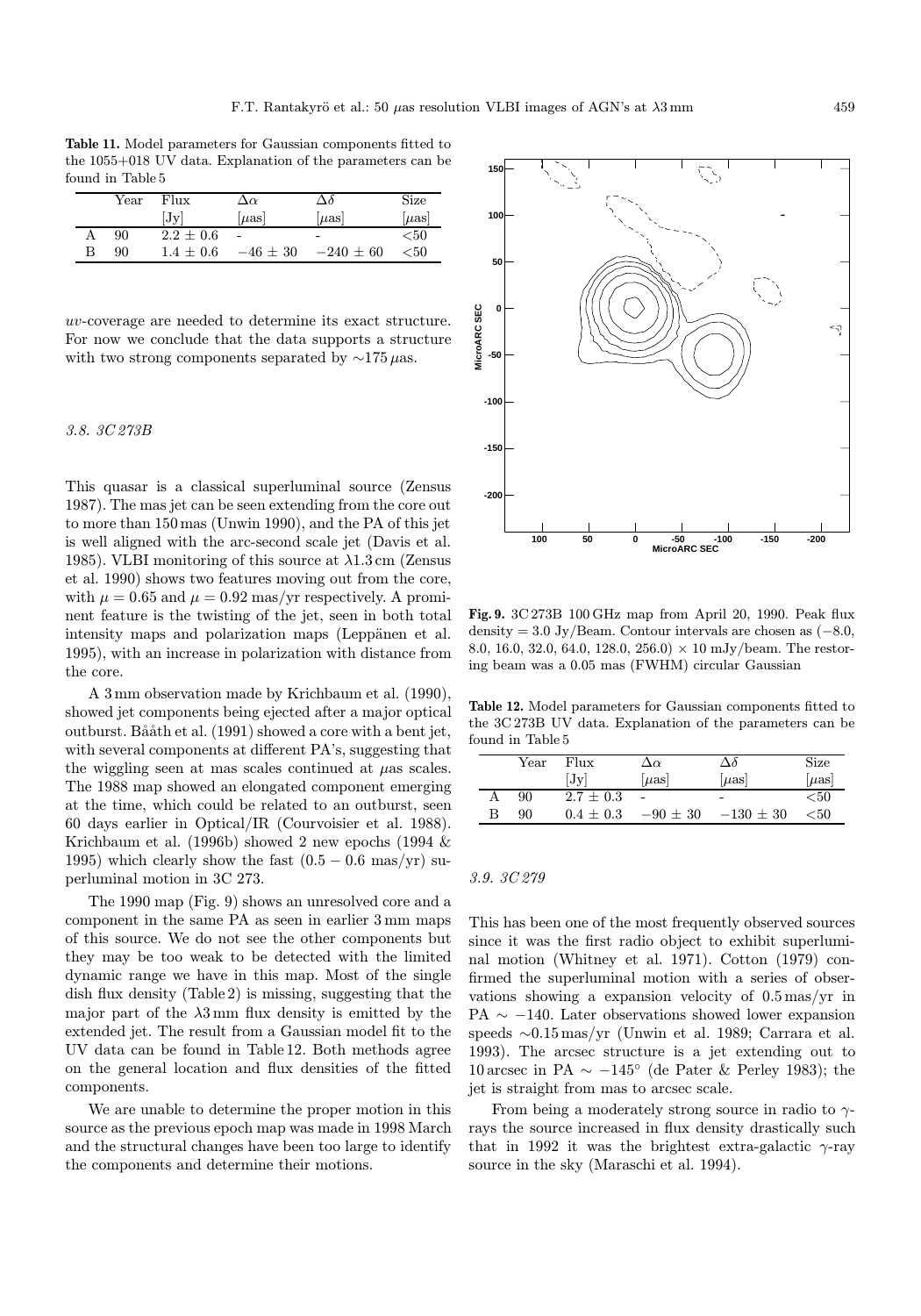Fig. 10. 3C 279 100 GHz map from April 21, 1990. Peak flux density = 2.0 Jy/Beam. Contour intervals are chosen as  $(-4.0,$ 4.0, 8.0, 16.0, 32.0, 64.0, 128.0)  $\times$  10 mJy/beam. The restoring beam was a 0.05 mas (FWHM) circular Gaussian

The previous epoch observations (Bååth et al. 1992) showed a strong core with two weak components. That paper gave an estimated proper motion (0.15 mas/yr) which agrees with that seen at much lower frequencies. Our 100 GHz map from April 1990 (Fig. 10) has a similar structure to that seen in 1989. With the improved UV-coverage we are able to map the source from  $\mu$ as to mas scales. The PA of the components agree very well with the PA seen at mas scales (Carrara et al. 1993). The 1993 epoch map (Fig. 11) shows an unresolved core with two strong components in PA  $\sim -145^{\circ}$ . The differences in position of the components at the two epochs clearly demonstrates structural changes in the source. Comparing the Flux<sub>SD</sub> with Flux<sub>VLBI</sub> (Table 2) shows that the  $\lambda$ 3 mm emission of this source, like 3C 273, is strongly dominated by the extended jet. As for 3C 84 the structure is to complicated to make a Gaussians model fit to the UV data. The result of fitting Gaussian components to the images can be found in Table 13. As the positions of the components are the result of fitting to the image we have also labelled the components in the two maps.

The large separation in time between the April 1990 and April 1993 epochs and the apparent rapid structural changes makes identification and determination of proper motion using only these two maps very difficult. Fortunately we have the March 1989 map which is only separated by a year from our 1990 map. Assuming that

Fig. 11. 3C 279 86 GHz map from April 4, 1993. Peak flux density = 1.1 Jy/Beam. Contour intervals are chosen as  $(-4.0,$ 4.0, 8.0, 16.0, 32.0, 64.0, 128.0)  $\times$  10 mJy/beam. The restoring beam was a 0.05 mas (FWHM) circular Gaussian

Table 13. Model parameters for Gaussian components fitted to the 1990 and 1993 maps of 3C 279. Explanation of the parameters can be found in Table 5

| Yr | Flux                                                                      | $\Delta \alpha$ | Δδ                       | Size                  | PA.                         |
|----|---------------------------------------------------------------------------|-----------------|--------------------------|-----------------------|-----------------------------|
|    | $ J_V $                                                                   | $ u$ as         | $[\mu$ as                | $[\mu$ as             |                             |
|    | A 90 $2.0 + 0.1$ -                                                        |                 |                          | $20 \times 10$ 76 ± 6 |                             |
|    | B 90 $0.31 \pm 0.02 -193 \pm 5 -240 \pm 5$ <20                            |                 |                          |                       |                             |
|    | C 90 $0.20 \pm 0.02 -340 \pm 5 -380 \pm 5$ <40                            |                 |                          |                       |                             |
|    | D 90 0.16 $\pm$ 0.02 -920 $\pm$ 5 -780 $\pm$ 5 40 $\times$ 20 32 $\pm$ 10 |                 |                          |                       |                             |
|    | A 93 1.11 $\pm$ 0.02 -                                                    |                 | <b>Contract Contract</b> |                       | $30 \times 20$ 140 $\pm$ 10 |
|    | F 93 $0.09 \pm 0.02 -330 \pm 5 -200 \pm 5$ 80 $\times$ 30 82 $\pm$ 10     |                 |                          |                       |                             |
|    | G 93 $0.17 \pm 0.03 -640 \pm 5 -470 \pm 5 40 \times 20 150 \pm 20$        |                 |                          |                       |                             |

component  $B$  in the April 1990 map is the outermost component seen in the March 1989 map, labelled F2  $(Ba\aa th$  et al. 1992), we estimate the proper motion to be  $\mu \sim 80 \pm 10 \ \mu$ as/year. This is a lower value than previously seen at  $\mu$ as scales, but our value should be seen as a lower limit to the proper motion, as it is based on the conservative assumption that component  $B$  has moved from the position of  $F2$  and not from the core, labelled  $F$  in the 1989 map.

#### 3.10. 1510−089

VLBI observations at  $\lambda$ 18 cm (Bondi et al. 1996) of this low frequency variable show a core-jet structure, with the



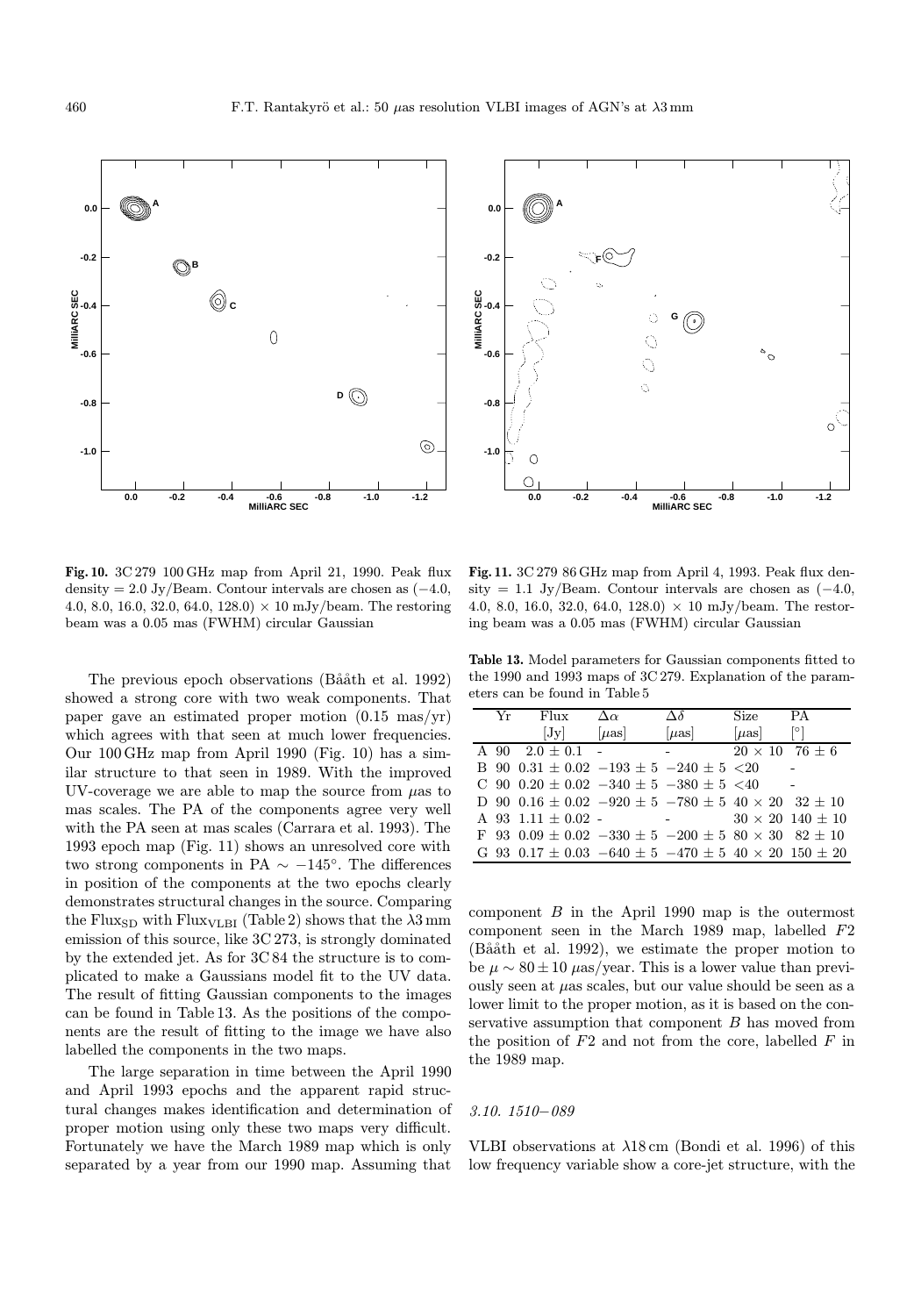Table 14. Model parameters for Gaussian components fitted to the 1510−089 UV data. Explanation of the parameters can be found in Table 5

| $\operatorname{Year}$ | Flux          | Δœ                            | $\Delta\delta$ | Size            | PА       |
|-----------------------|---------------|-------------------------------|----------------|-----------------|----------|
|                       | [Jv]          | $\left[\mu\mathrm{as}\right]$ | $\mu$ as       | $ \mu$ as       | [°]      |
| 90                    | $4.0 \pm 1.2$ | $\overline{\phantom{a}}$      | $\sim$         | $10 \times 100$ | $12 + 4$ |

jet extending 5 mas in PA  $\sim$  180<sup>°</sup>. We found fringes to the source in 1990 for two scans, not enough to make a hybrid map, but sufficient to make a fit to the uv data. The result of the fit is presented in Table 14.

The resulting model fit has a Gaussian component elongated in NS, this elongation may very well be the result of poor uv-coverage and should not be interpreted as actual source structure.

# 3.11. 3C 345

The quasar 3C 345 has been observed over a large range of wavelengths, from radio to hard X–rays. Most of the total power of 3 10<sup>40</sup> W is emitted in the sub-millimeter–optical domain, with one–sixth of the power radiated at radio and X–ray wavelengths (Bregman et al. 1986; Ku et al. 1980). At wavelengths longer than  $\lambda 3$  mm, the radio continuum spectrum is flat, but steepens at wavelengths shorter than 3 mm from a power–law of  $\nu^{-0.91}$  over the band  $\lambda$ 3 mm  $- \lambda 30 \mu$ m, to  $\nu^{-1.40}$  over  $\lambda 30 \mu$ m  $- \lambda 3 \mu$ m. 3C 345 has provided one of the best cases for superluminal expansion and acceleration (Unwin et al. 1983; Moore et al. 1983). Observations made at several epochs and wavelengths show that the components seem to move outwards along a helically curved jet (Biretta et al. 1986; Steffen et al. 1993; Zensus et al. 1995). Different components appear to follow different paths as they move out from the core (Steffen et al. 1993; Zensus et al. 1995). 7 mm maps made at the time between our two epochs (Krichbaum et al. 1993) show a core with several components at different PA's. The PA changes from  $-45^\circ$  at 0.2 mas to  $\sim$  −130° at 3 mas. The 3 mm maps (Bååth et al. 1992) show a central feature assumed to be the core and components leaving the core in PA  $\sim -45^{\circ}$ , and the jet changing PA to  $\sim -135^{\circ}$  at 0.4 mas, showing that the jet twists dramatically as it leaves the core. The source was detected in the 1990 session and shows (Fig. 12) an elongated core in PA  $\sim -135^{\circ}$ . Comparison between Flux<sub>SD</sub> and Flux<sub>VLBI</sub> (Table 2) shows that this source like 1055+018 is largely resolved and that probably most of the missing flux density will be found on larger scales. The best model fit was achieved by using two Gaussian components. The actual location of the weaker component varied for model fits with similar rms, the location of the second component as presented in Table 15 is an average of these model fits.

Fig. 12. 3C 345 100 GHz map from April 20, 1990. Peak flux density = 1.8 Jy/Beam. Contour intervals are chosen as  $(-4.0,$ 4.0, 8.0, 16.0, 32.0, 64.0, 128.0)  $\times$  10 mJy/beam. The restoring beam was a 0.05 mas (FWHM) circular Gaussian

Table 15. Model parameters for Gaussian components fitted to the 3C 345 UV data. Explanation of the parameters can be found in Table 5

|   | Year | Flux          | $\Delta \alpha$ | Δδ                       | Size      |
|---|------|---------------|-----------------|--------------------------|-----------|
|   |      | $ J_V $       | $ \mu$ as       | $ \mu$ as                | $ \mu$ as |
|   | 90   | $1.7 + 1.2$   |                 | $\overline{\phantom{0}}$ | < 50      |
| в | 90   | $0.3 \pm 0.2$ | $-40 \pm 40$    | $-50 \pm 40$             | < 50      |

We conclude that both the image and the fits to the UV data confirms the existence of a second component in PA  $\sim -90^\circ$  although the exact position is not determined.

The poor quality of the April 1990 map makes determination of proper motions impossible. Component B could be component E3 from the April 1989 map, or a completely new component moving out from the core. With the available data we can only say that 3C 345 exhibits drastic structural changes even on timescales as short as a year.

# 3.12. 2145+067

Gregorini et al. (1984) showed that this object is a low frequency variable, which complicates the interpretation of the structure seen at lower frequencies. VLBI observations at 5 GHz (Wehrle et al. 1992) show a core extended

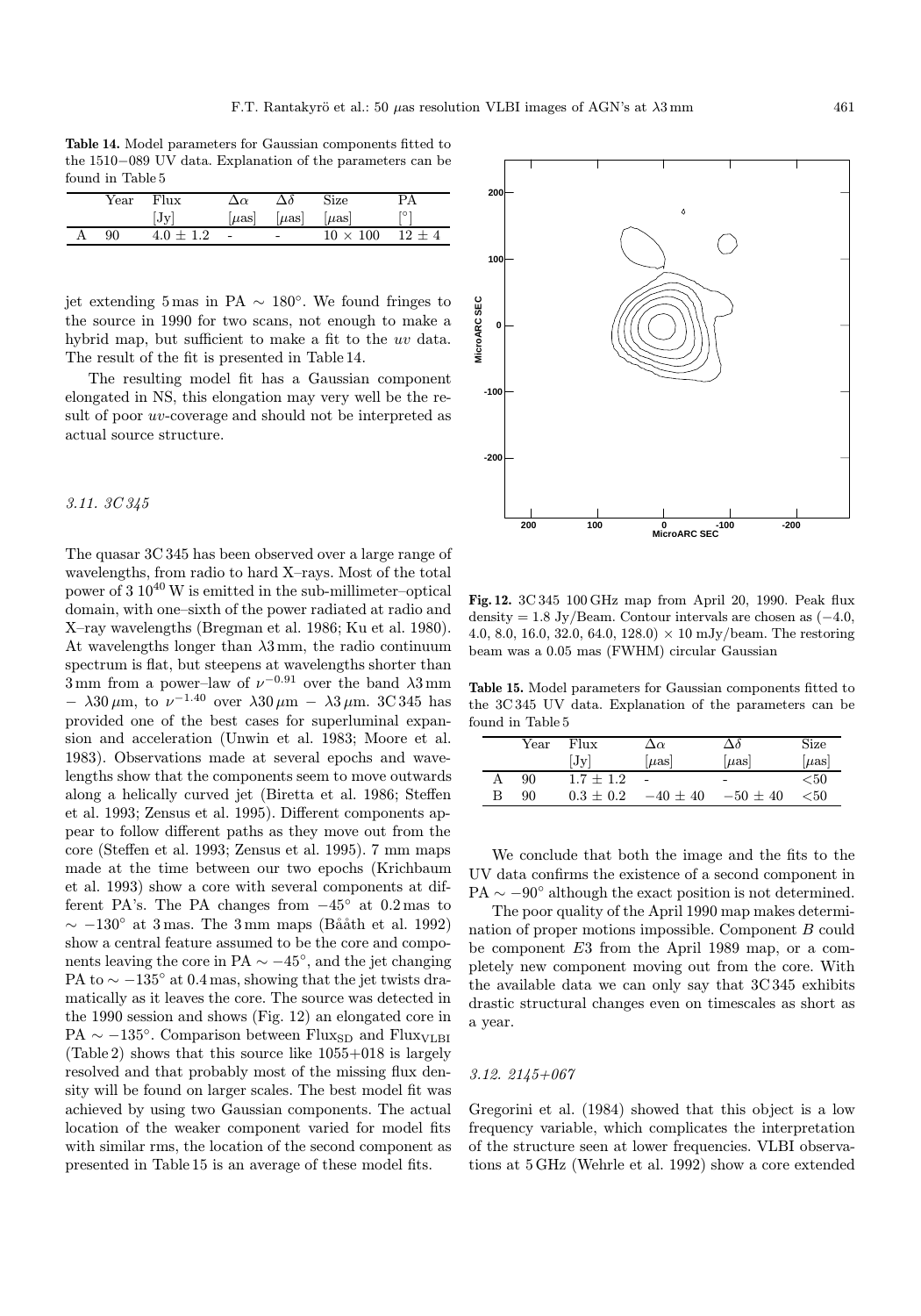

Fig. 13. 2145+067 86 GHz map from April 4, 1993. Peak flux density =  $1.05$  Jy/Beam. Contour intervals are chosen as  $(-1.0,$ 1.0, 2.0, 4.0, 8.0, 16.0, 32.0, 64.0, 128.0)  $\times$  10 mJy/beam. The restoring beam was a 0.05 mas (FWHM) circular Gaussian

Table 16. Model parameters for Gaussian components fitted to the 2145+067 UV data. Explanation of the parameters can be found in Table 5

| Year | Flux        | ۱n                       | $\Delta \delta$          | Size            |
|------|-------------|--------------------------|--------------------------|-----------------|
|      | $ J_V $     | $ \mu$ as                | $[\mu$ as                | $\left  \mu$ as |
| 93   | $1.1 + 0.2$ | $\overline{\phantom{a}}$ | $\overline{\phantom{0}}$ | $<$ 50          |

in PA ∼ 140◦ with a weak diffuse component at ∼10 mas in the same general PA. The core also appears to be embedded in a weak halo. VLA observations (Murphy et al. 1993) show a source with a second component ∼3 arcsec away in PA  $\sim -45^{\circ}$ , thus the extension seen at mas resolution is almost 180◦ away. This suggests that either the low frequency variability may affect the perceived structure or the jet twists dramatically as it moves out from the source.

This source has been detected at 215 GHz with an SNR of 124 on the baseline Pico Veleta – Plateau de Bure (Greve et al. 1995). Even at this high frequency it is therefore very bright and compact.

Our hybrid map shows a core weakly elongated in PA  $\sim -120^{\circ}$ . No significant structure is seen. The result of a Gaussian model fit to the uv data can be found in Table 16.



Fig. 14. BL Lac 100 GHz map from 1990 April 20. Peak flux density = 1.3 Jy/Beam. Contour intervals are chosen as  $(-4.0,$ 4.0, 8.0, 16.0, 32.0, 64.0, 128.0)  $\times$  10 mJy/beam. The restoring beam was a 0.05 mas (FWHM) circular Gaussian

#### 3.13. BL Lac

BL Lac exhibits very weak emission lines in the optical continuum above  $5 \text{\AA}$  (Stickel et al. 1993; Vermeulen et al. 1995). It is strongly variable at all wave-bands (Angel & Stockman 1980; Aller et al. 1985), and shows dramatic variations in polarization (Gagen-Thorn et al. 1994). VLBI observations at 10.7 GHz show a stationary core with components moving out with superluminal velocities in PA  $\sim 190^{\circ}$  (Mutel et al. 1990). Recent observations at  $\lambda$ 18 cm (Bondi et al. 1996) show a single component extended in the NS direction. Previous maps by Bååth et al. (1992) showed an unresolved core with components moving out in PA  $\sim -90^\circ$  with a proper motion  $\geq$ 90  $\mu$ as/yr. The 3 mm 1988 epoch map convolved with a 0.5 mas circular Gaussian show a weak extended component at 1.5 mas in PA  $\sim 200^{\circ}$  agreeing with the structure seen at 10.7 GHz. Our map from 1990 April (Fig. 14) shows a core-jet structure with the jet in slightly different PA compared to the previous epoch at 100 GHz. This suggests that component E1 (Bååth et al. 1992) has moved in the general direction of the jet seen on larger scales. Most of the Flux<sub>SD</sub> is seen on the shortest baselines (Table 2) suggesting that the emitted radiation at  $\lambda$ 3 mm originates from the core. Some of the short baseline flux density has been lost in the mapping process. The result from model fitting Gaussian components to the uv data can be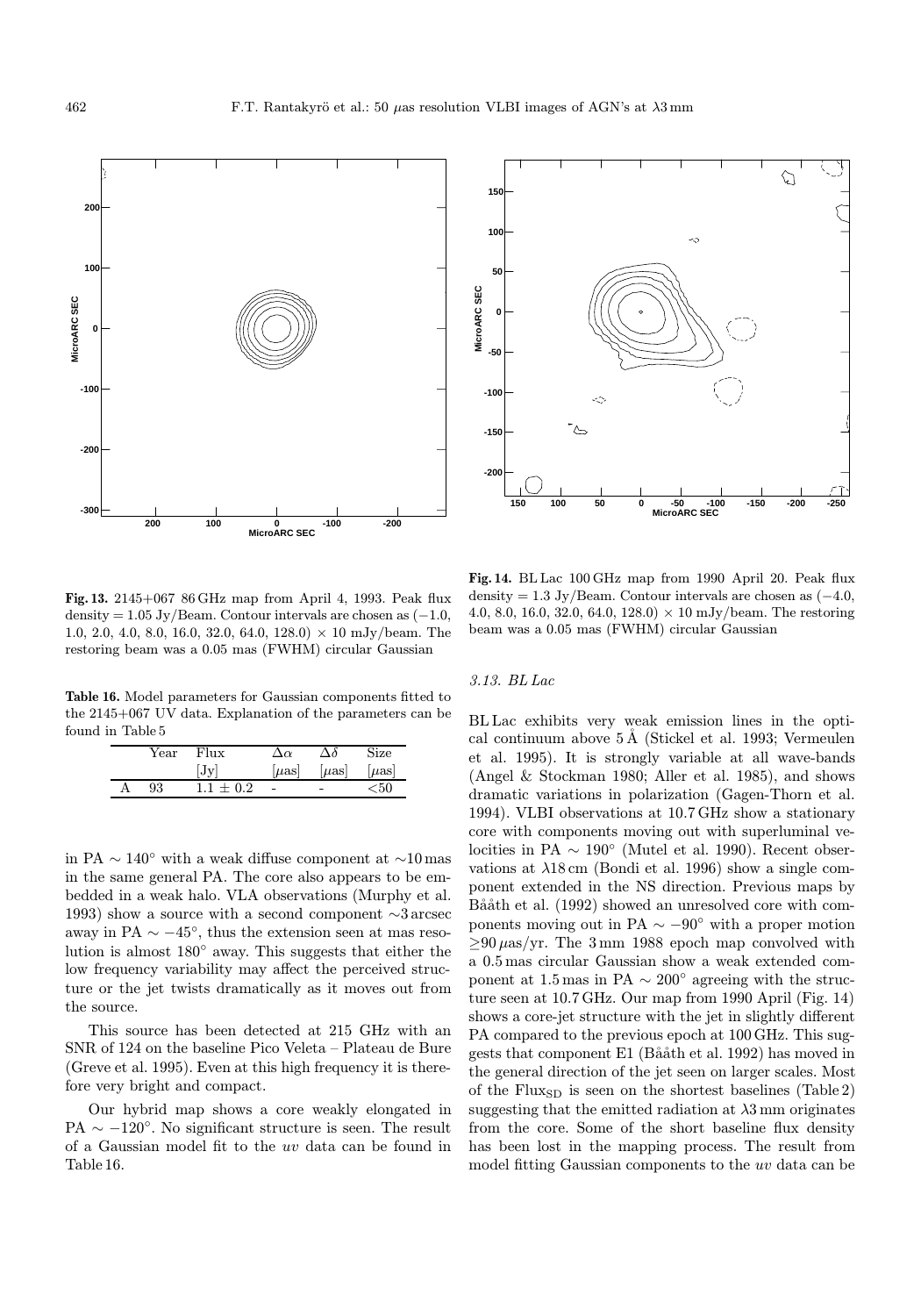Table 17. Model parameters for Gaussian components fitted to the BL Lac UV data. Explanation of the parameters can be found in Table 5

|      | Year Flux       | $\Delta \alpha$ | Δδ  | Size | PА                                                             |
|------|-----------------|-----------------|-----|------|----------------------------------------------------------------|
|      | Jv              | $ u$ as         | uas | uas  |                                                                |
| A 90 | $1.4 \pm 0.2$ - |                 |     | < 50 |                                                                |
| B 90 |                 |                 |     |      | $0.3 \pm 0.1 -53 \pm 6 -35 \pm 6$ 50 $\times$ 10 $-100 \pm 24$ |

found in Table 17. There is good agreement between the two methods. The extended jet seen in the image is very clear in the Gaussian model fit where it is represented by an elongated component.

The 1989 March map has a component E1 at  $r \sim$ 90  $\mu$ as in PA ~ −90°. This component appears to have moved out and disappeared in our 1990 map. Assuming that component B has moved out from the core in the intervening time, then a lower limit to its proper motion is  $63 \pm 8$   $\mu$ as/year. This is a lower value than previously seen in this source (Bååth et al. 1992), but it is only a lower limit and may well be much higher.

# 3.14. 3C 446

The 100 GHz map on 3C 446 for the 1990 April epoch has been discussed extensively in Lerner et al. (1993). The map shows a central core with a component in PA  $\sim -140^{\circ}$  at a distance of 100  $\mu$ as. The exact location of the component varied with the a priori models and the authors suggest that the map should be taken as a strong indication of a central core with a jet extending out from the core, rather than a full hybrid map of the source. The hybrid maps strongly suggest that the jet twists drastically going from  $\mu$ as to mas scales.

# 3.15. CTA 102

The arc-second scale structure of the source is dominated by a central core and two other components (Spencer et al. 1989). At  $\lambda$ 18 cm the stronger component has a flux density of 0.2 Jy and is located at  $\sim$ 1.6 arcsec in PA  $\sim$  140° while the weaker component is only 0.1 Jy at 1.0 arcsec in PA  $\sim -40^{\circ}$ . Both components have a steep spectrum. Observations at  $\lambda$ 6 cm (Wehrle & Cohen 1989), at  $\lambda$ 18 cm, and at  $\lambda$ 1.3 cm (Rantakyrö et al. 1996) show a central double knot feature (separated in NS direction by ∼3 mas) with an extended diffuse tail bending sharply to the SW. Rantakyrö et al. (1996), showed that the major contribution to the variability at wavelengths shorter than 32 cm is intrinsic to the source. Although we have only have one scan with closure phase information it was sufficient to make a rough hybrid map. The 1990 April map at 100 GHz (Fig. 15) resolves the northern component of the central double knot into two components. Due

**0.6 0.4 0.2 MIIIIARC SEC MilliARC SEC 0.0** Ì **-0.2 -0.4 -0.6 -0.8 MilliARC SEC 0.4 0.2 0.0 -0.2 -0.4 -0.6**

Fig. 15. CTA 102 100 GHz map from 1990 April 22. Peak flux density = 2.5 Jy/Beam. Contour intervals are chosen as  $(-3.0,$ 3.0, 4.0, 8.0, 16.0, 32.0, 64.0, 128.0)  $\times$  10 mJy/beam. The restoring beam was a elliptical Gaussian  $(0.44 \times 0.03$  mas in  $PA = 4.1°$ 

to the low declination of the source and the very poor UV-coverage the beam is very strongly elongated in the NS direction. We have chosen to present the image with the original beam since the convolved beam is markedly different from a circular Gaussian of 50  $\mu$ as. The side lobe pattern results from the poor UV-coverage of the observations. The result from model fitting Gaussian components to the UV data can be found in Table 18.

The model fit confirms the central structure with two strong components separated in an east west direction. We are unable to determine which of the components is the core, thus we cannot say how this structure is connected with the structure seen with mas resolution. It is clear that the jet twists and turns at it leaves the core. At  $\lambda$ 3 mm the components appears to be separated in an EW direction while at  $\lambda$ 1.3 cm the jet direction is NS and later the jet is shown to turn sharply to the E (Wehrle  $& Cohen$  1989; Rantakyrö et al. 1996). Having only one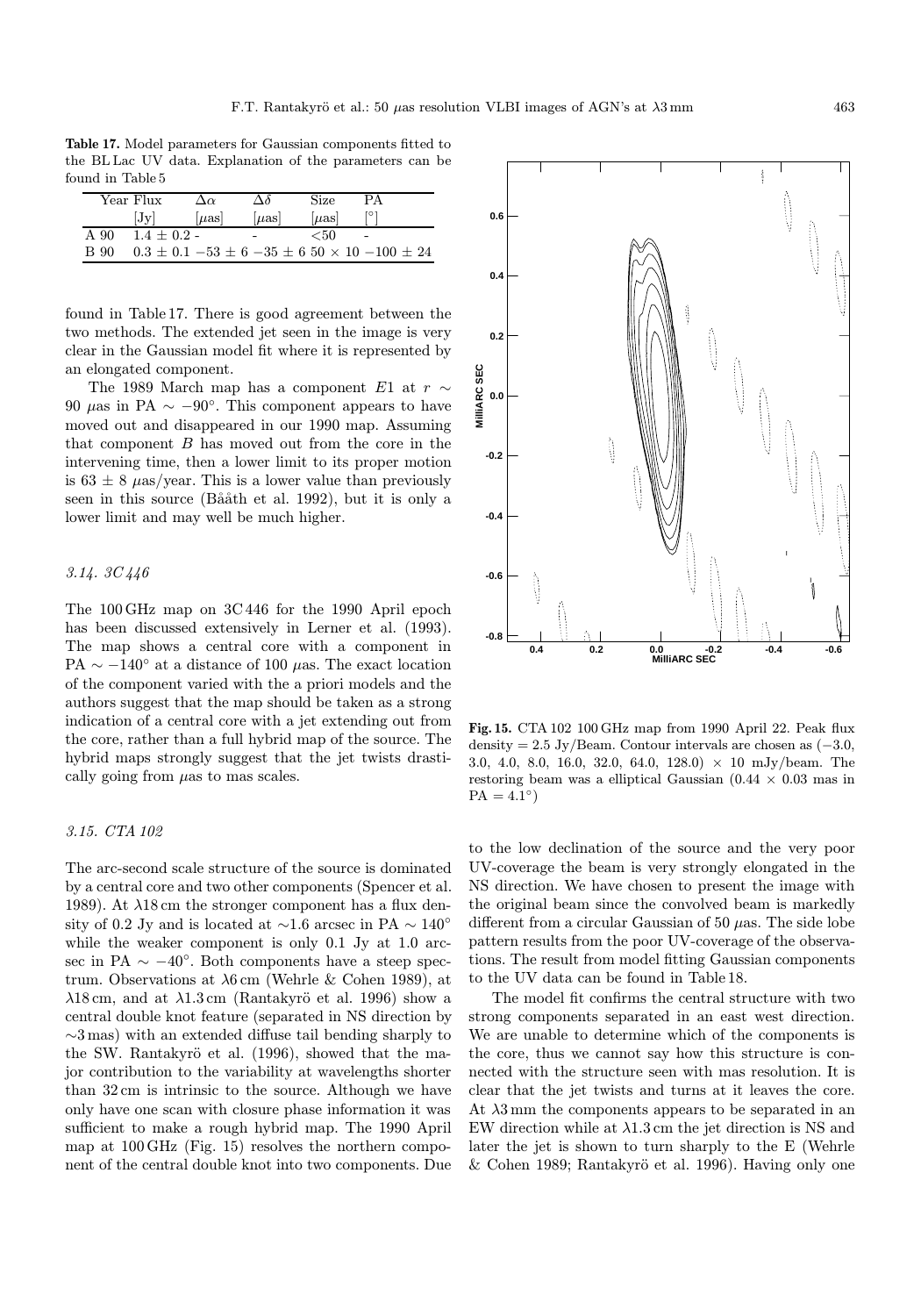Table 18. Model parameters for Gaussian components fitted to the CTA 102 UV data. Explanation of the parameters can be found in Table 5. Since it is unclear what is the core in this image we give the position of the components relative to the phase center of the map. The large errors in  $\delta$  are attributed to the heavily extended beam due to the very poor UV-coverage

|   | Year | Flux          | $\Delta \alpha$             | $\Delta \delta$ | Size      |
|---|------|---------------|-----------------------------|-----------------|-----------|
|   |      | $ J_V $       | $\left[\mu\text{as}\right]$ | uas             | $ \mu$ as |
|   | 90   | $2.4 \pm 2.4$ | $80 + 30$                   | $220 + 300$     | < 100     |
| В | 90   | $2.8 + 2.2$   | $3 + 15$                    | $-50 \pm 200$   | <100      |

epoch of observations with very limited UV-coverage we cannot say anything about the possible proper motion of components in this source; further observations are needed to investigate this.

# 3.16. 3C 454.3

This strong radio-source is an optically violent variable with high optical polarization. It is a strong  $\gamma$ -ray and X-ray source (Hartman et al. 1993). It has been observed extensively at lower resolutions (Pauliny-Toth et al. 1987) and at 43 GHz (Kemball et al. 1996). The mas structure is a typical core-jet structure with the extended jet in PA  $\sim -65^{\circ}$  (Padrielli et al. 1986). At  $\lambda$ 7 mm the core is unresolved and there is a weaker component at PA  $\sim 100^{\circ}$ at  $0.5$  mas distance.  $\lambda 3$  mm VLBI observations made in 1993 and 1994 (Krichbaum et al. 1996a) show a central core with an extended jet in PA  $\sim -70^{\circ}$ . Components in the jet are seen to be moving with  $\beta_{\rm app} \sim 6-7\, {\rm c}.$ 

We found fringes only for one scan (6 min of data), not enough to make a hybrid map or a proper Gaussian model fit to the UV data. The baseline between Hat Creek and Kitt Peak had a flux density of ∼7 Jy.

## 4. Discussion

In the following discussion, it is assumed that the redshifts, z, are cosmological in origin with  $H_0$  = 100 h km<sup>-1</sup> Mpc<sup>-1</sup> and  $q_0 = 0.5$ . The extended cosmological information on the sources can be found in Table 19.

We have presented the maps from the 1990 April and 1993 April observations of active galactic nuclei at  $\lambda$ 3 mm with 50  $\mu$ as resolution. These maps are among the highest resolution images of AGNs available to astronomers at this date and are vital to our understanding of the processes taking place in the central region of AGNs, especially the physical procesesses behind the rapid structural changes. In spite of the limited dynamic range and long time between the epochs we are able to draw the following conclusions:

1. The core is very dominant at  $\lambda 3$  mm, any extended jet is in many cases resolved out or to weak compared with

| <b>Table 19.</b> Cosmological information for the observed sources. $z$ , |
|---------------------------------------------------------------------------|
| is the measured redshift, $r$ , is the linear size in cm correspond-      |
| ing to 10 $\mu$ as at the distance of the source, v, is the velocity in   |
| units of c for a proper motion of 100 $\mu$ as/year for a component,      |
| and $\mu$ , is the observed proper motion of this source from the         |
| $1990$ and $1993$ epochs                                                  |

| Source        | $\boldsymbol{z}$ | $\boldsymbol{r}$   | $\boldsymbol{v}$ | $\mu$            |
|---------------|------------------|--------------------|------------------|------------------|
|               |                  | cm                 | [c]              | $ \mu$ as/year   |
|               |                  |                    |                  |                  |
| 3C 84         | 0.017            | $7.4~10^{15}$      | 0.08             | $\sim$ 40/70/130 |
| 3C 111        | 0.049            | $2.010^{16}$       | 0.22             |                  |
| $0420 - 014$  | 0.915            | $1.3 \; 10^{17}$   | 2.61             |                  |
| $0735 + 178$  | 0.424            | $1.0 10^{17}$      | $1.53\,$         |                  |
| 0748+126      | 0.281            | $8.1\,\,10^{16}$   | $2.56\,$         |                  |
| $0748 + 126$  | 0.889            | $1.3 10^{17}$      | 2.56             |                  |
| O.I 287       | 0.306            | $8.5\ 10^{16}$     | 1.18             | >34              |
| $1055 + 018$  | 0.888            | $1.3 \,\, 10^{17}$ | 2.56             |                  |
| 3C 273B       | 0.158            | $5.4~10^{16}$      | 0.67             |                  |
| 3C 279        | 0.538            | $1.1~10^{17}$      | 1.82             | $80 \pm 10$      |
| $1510 - 089$  | 0.360            | $9.3 \; 10^{16}$   | 1.34             |                  |
| 3C 345        | 0.593            | $1.2~10^{17}$      | 1.96             |                  |
| $2145 + 067$  | 0.990            | $1.3 \,\, 10^{17}$ | 2.74             |                  |
| <b>BL</b> Lac | 0.0686           | $2.7~10^{16}$      | 0.31             | $63\,\pm\,8$     |
| 3C 446        | 1.404            | $1.3 10^{17}$      | 3.34             | ${\sim}100$      |
| CTA 102       | 1.037            | $1.3 \; 10^{17}$   | 2.82             |                  |
| 3C 454.3      | 0.859            | $1.3 \; 10^{17}$   | 2.51             |                  |

the core to be seen with our limited dynamic range. We can divide the observed sources into three groups:

- (a) Jet dominated: Our maps of sources that are dominated by a jet at lower frequencies (3C 84, 3C 273, and,  $3C 279$  or have an extended halo  $(2145+067)$ contain only a small fraction (less than 30%) of the single dish flux density. This is due to the effect that the interferometric array resolves out the large scale structures (i.e. jet or halo) that contain the major part of the flux density. We do not exclude the possibility that parts of the missing flux density also can be attributed to calibration and UV-coverage problems.
- (b) Core dominated sources: A few of the sources (0735+178, 1510−089, and BL Lac), typically those that are unresolved or have a simple structure with core and a single component close to the core, have all the single dish flux density present in the map. Most of their emission at  $\lambda 3$  mm is emitted from very compact  $(\mu as)$  components.
- (c) There are intermediate cases  $(1055+018, 3C345,$ 3C 446, and OJ 287) where some flux density has been lost (∼50%) due to resolution effects, calibration inaccuracies, and the poor UV-coverage at short baselines.
- 2. It is clear from the maps that rapid structural changes take place.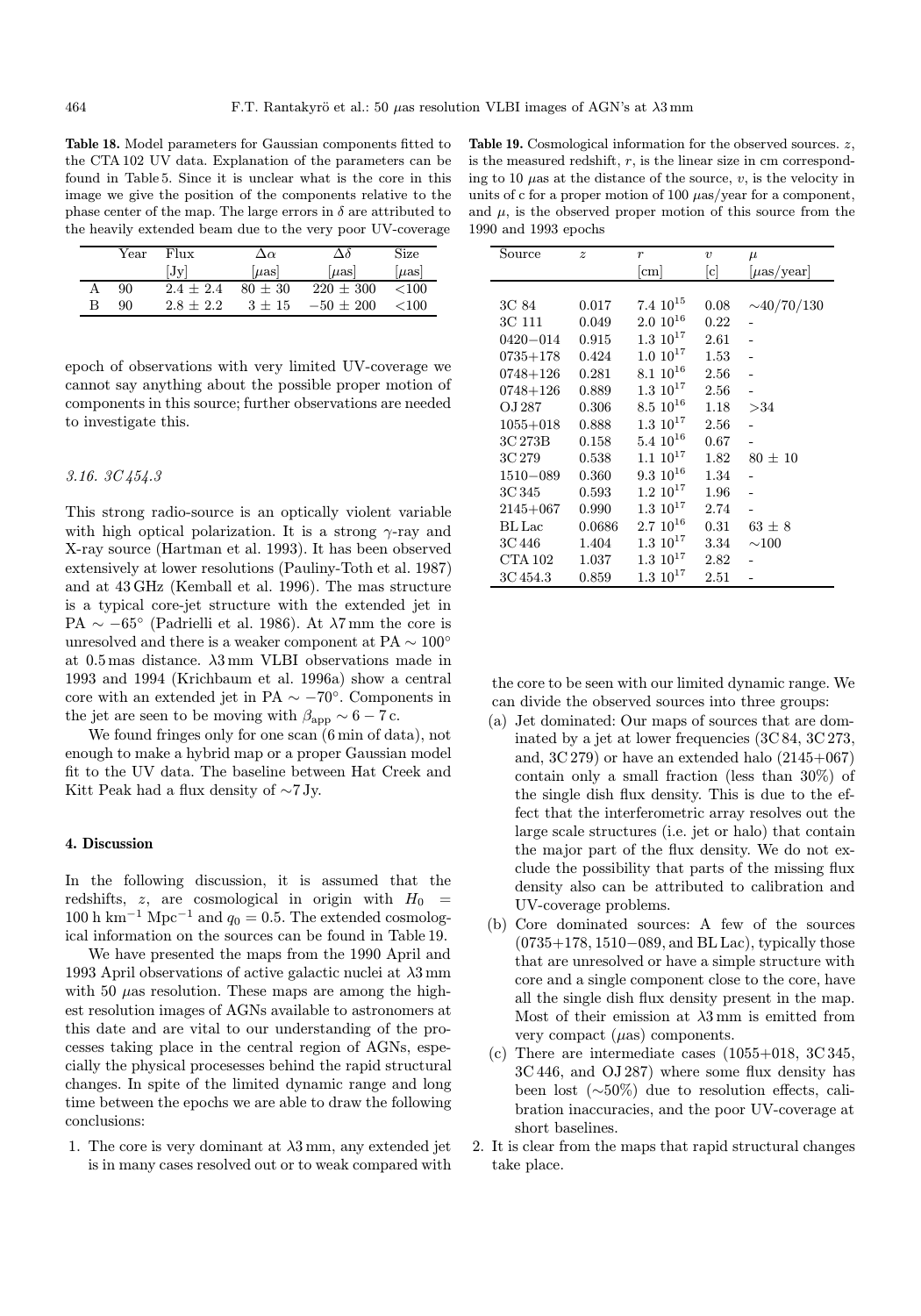The process of determining proper motions of components from one epoch to another is fraught with several complications.

- In the cases where we have attempted to identify components then the difficulty of identification will function as a selection effect against high proper motions as the components with high proper motions will have moved too much to be unambigously identified.
- In some cases we are able to determine only lower limits to the proper motion, based on conservative assumptions of component motion. All this combined will give low values to the proper motions detected with the infrequent  $\lambda$ 3 mm VLBI observations.

More frequent observations are needed to determine proper motions. We estimate that observations every month are required to obtain adequate time sampling to follow the ejection of components.

We see much lower proper motions at  $\mu$ as scales (Table 19) than the proper motions seen at mas scales (Table 3). It is important to state that this is not clear evidence for acceleration of components as they move out from the core, but rather a selection effect as discussed above.

- 3. The curvature and twisting of the jets seen at larger scales can also be seen at  $\lambda 3$  mm, but is even more pronounced (3C 84, OJ 287, 3C 345, BL Lac, CTA 102, and 3C 446). The PA of the components varies dramatically between  $\mu$ as and mas scales. The difference between  $\mu$ as and mas scale jet,  $\Delta$ PA, is in these cases ∼90◦. Some sources, on the other hand, exhibit jets that are straight from  $\mu$ as to mas scales, i.e. 3C 111, 0735+178, 0748+126, 1055+018, 3C 273, and 3C 279. This modality in  $\Delta$ PA has been observed previously looking at the difference in PA between VLBI and VLA images (Pearson & Readhead 1988; Wehrle et al. 1992). Conway & Murphy (1993) explained this modality by having two different populations of AGNs. The misaligned population has parsec scale jets in the form of low pitch helices and the aligned population has straight jets with small changes in PA due to intrinsic bends. The modality seen in ∆PA between mmVLBI and on VLBI then implies that the curvature in the helical jets increases as we get closer to the core. Note all the misaligned sources are either core dominated (point 1.b above) or intermediate cases (point 1.c above) strengthening the case for applying the Conway & Murphy model to our  $\lambda$ 3 mm VLBI observations, and the grouping of objects into two groups does not address which actual physical process causes the observed helicity.
- 4. The majority of the sources exhibit an unresolved core even with  $50\mu$ as resolution. The diameters of the core seen in our maps range from  $10^{16} - 10^{17}$  cm, still magnitudes larger than the expected Schwarzschild radius

of the MBH,  $R_s = 10^{13} - 10^{14}$  cm (Band & Malkan 1989), but close to the expected size of the accretion disc or torus,  $40 \times R_s$ .

With  $\lambda$ 3 mm VLBI a intricate picture of the inner regions of AGN's emerges. Our unique observations show some sources with components moving along twisted paths, other sources where components move along a straight jet from  $\mu$ as to mas scales, weak superluminal motion, and tentative support for acceleration (although the last feature may be a selection effect as discussed above).

One model proposed to explain the helical structure seen in many sources is the helical jet model proposed by Hardee (1987). In this model the observed components are interference points of Kelvin-Helmholtz instabilities traveling down a conical, adiabatically expanding flow. Numerical simulations of slabs propagating down such a flow (Hardee et al. 1992) show that the jet can remain collimated over large distances, before the oscillations become large enough to disrupt it. The simulations also show that the oscillation wavelength could scale with the distance from the core.

Another model which also has been successful in modeling the helical structure of 3C 345 (Steffen et al. 1995) is the jet model by Camenzind & Krockenberger (1992). This model uses bulk relativistic plasma moving along helical magnetic field lines, driven by magnetized accretion disc winds.

Our data are not of sufficient quality to discern which of these two main models is best suited to explain the observed helicity.

The  $\Delta$ PA observed by us strongly suggests that any model trying to explain the appearance of the jets of the misaligned jet population, needs to scale with distance from the core, thus models that are scale-free face severe problems.

We conclude that  $\lambda 3$  mm VLBI is a very promising tool for investigating the central regions of AGN's. Our observations are limited by dynamic range and the long time between epochs but we have newer epochs in the process of being reduced that will improve both of these weak points.

Acknowledgements. We would like to thank the people at the individual telescopes for helping in making the observations, without their support these observations would not have been possible. We would also like to thank the people at the Haystack correlator for their help in correlating these experiments. Without the help of D. Graham and A. Greve VLBI observations at Pico Veleta would not have been possible. We further would like to thank K. Standke for his help with the observation and calibration.

Fredrik T. Rantakyrö acknowledges support for his research by the European Union under contract ERBCHGECT920011. Part of this research was carried out at the Onsala Space Observatory. Onsala Space Observatory at Chalmers University of Technology is the Swedish National Facility for Radio Astronomy. The Hat Creek array is operated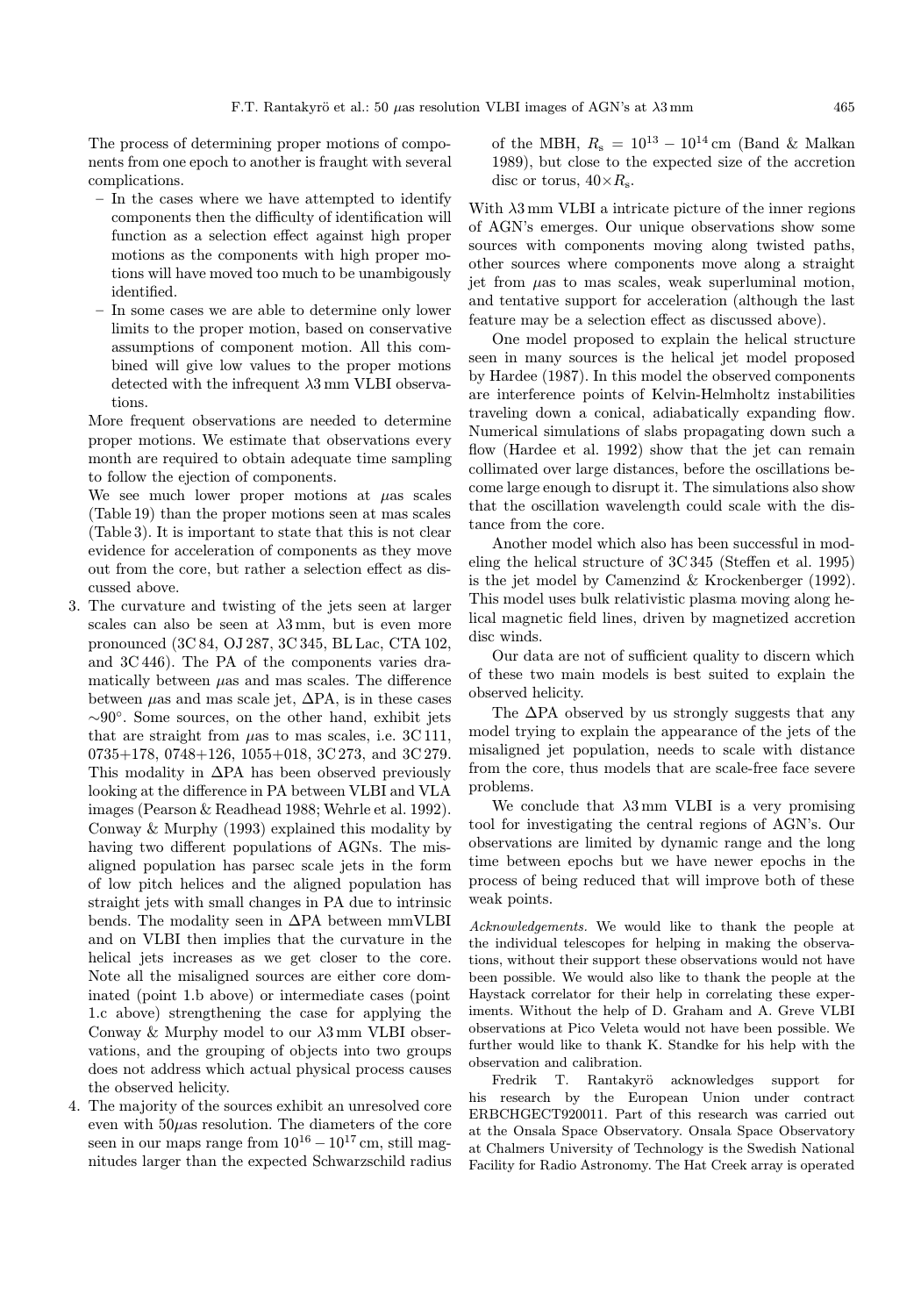by the Berkeley-Illinois-Maryland Association with funding from the National Science Foundation, Grant AST 93-20238 to the University of California. The NRAO is a facility of the National Science foundation, operated under cooperative agreement by Associated Universities, Incorporated. FCRAO is operated with support of the National Science Foundation under grant AST 91-15721 and with permission of the Metropolitan District Commission of the Commonwealth of Massachusetts. This is contribution number 819 of the Five College Astronomy Department. The work of T.P.K. was supported in part by the German Verbundforschung. The hydrogen maser and the VLBA terminal at Pico Veleta were financed by the Stiftung Volkswagenwerk. This research has made use of the NASA/IPAC Extra-galactic database (NED), which is operated by the Jet Propulsion Laboratory, Caltech, under contract with the National Aeronautics and Space Administration.

## References

- Alberdi A., Krichbaum T.P., Graham D.A., et al., 1997, A&A 327, 513
- Aller H.D., Aller M.F., Latimer G.E., Hodge P.E., 1985, ApJS 59, 513
- Angel J.R.P., Stockman H.S., 1980, ARA&A 18, 321
- Band D.L., Malkan M.A., 1989, ApJ 345, 122
- Biretta J.A., Moore R.L., Cohen M.H., 1986, ApJ 308, 93
- Bondi M., Padrielli L., Fanti R., et al., 1996, A&A 308, 415
- Bregman J.N., Glassgold A.E., Huggins P.J., et al., 1986, ApJ 301, 708, 1986
- Bååth L.B., Padin S., Woody D., et al., 1991, A&A 241, L1
- Bååth L.B., Zhang, 1991, A&A 1991, 243, 328
- Bååth L.B., Rogers A.E.E., Inoue M., et al., 1992, A&A 257, 31
- Camenzind M., Krockenberger M., 1992, A&A 255, 59
- Carrara E.A., Abraham Z., Unwin S.C., Zensus J.A., 1993, A&A 279, 83
- Chiang J., Fichtel C.E., Von Montigny C., Nolan P.L., Petrosian V., 1995, ApJ 452, 156
- Conway J.E., Murphy D.W., 1993, ApJ 411, 89
- Cotton W.D., 1979, ApJ 229, L115
- Courvoisier T.J.-L., Robson E.I., Blecha A., et al., 1988, Nat 335, 330
- Davis R.J., Muxlow T.W.B., Conway R.G., 1985, Nat 318, 343
- Della Ceca R., Palumbo G.G.C., Persic M., et al., 1990, ApJS 72, 471
- de Pater I., Perley R.A., 1983, ApJ 273, 64
- Gabuzda D.C, Wardle J.F.C., Roberts D.H., 1989, ApJ 336, L59
- Gabuzda D.C., Mullan C.M., Cawthorne T.V., Wardle J.F.C., Roberts D.H., 1994, ApJ 435, 128
- Gagen-Thorn V.A., Marchenko S.G., Yurchenko A.V., Yakoleva V.A., 1994, AR 38, 635
- Gregorini L., Mantovani F., Eckart A., et al., 1984, AJ 89, 323
- Greve A., Torres M., Wink J.E., et al., 1995, A&A 299, L33
- Hardee P.E., 1987, ApJ 318, 78
- Hardee P.E., White R.E., Norman M.L., Cooper M.A., Clarke D.A., 1992, ApJ 387, 460
- Hartman R.C., Bertsch D.L., Dingus B.L., et al., 1993, ApJ 407, L41
- Kemball A.J., Diamond P.J., Pauliny-Toth I.I.K., 1996, ApJ 464, L55
- Krichbaum T.P., Britzen S., Standke K.J., et al., 1996a, in: Quasars and Active Galactic Nuclei: High Resolution Radio Imaging, Cohen M.H. and Kellermann K.I. (eds.) PNAS, U.S.A., Vol. 92, No. 5, p. 11377
- Krichbaum T.P., Witzel A., Graham D., Lobanov A.P., 1996b, in: MM-VLBI Science Workshop, Barvainis R. & Phillips R.B. (eds.) Haystack MIT Cambridge, p. 3
- Krichbaum T.P., Standke K.J., Witzel A., et al., 1994a, in: Proceedings of the 2nd EVN/JIVE Symposium, Kus A.J., Schilizzi R.T., Borkowski K.M. and Gurvits L. (eds.), Torun Radio Astronomy Observatory. Nicolaus Copernicus University, Torun, Poland, p. 47
- Krichbaum T.P., Standke K.J., Graham D.A., et al., 1994b, in: Multi-Wavelength Continuum Emission of AGN, IAU Symp. 159, Courvoisier T.J.-L. & Blecha A. (eds.). Kluwer, Dordrecht, p. 187
- Krichbaum T.P., Witzel A., Graham D.A., et al., 1993, A&A 275, 375
- Krichbaum T.P., Witzel A., Graham D.A., et al., 1992, A&A 260, 33
- Krichbaum T.P., Booth R.S., Kus A.J., et al., 1990, A&A 237, 3
- Ku H.-M., Helfland D.J., Lucy L.B., 1980, Nat 288, 323
- Lainela, et al., 1993, in: Variability in Blazars, Valtaoja E. & Valtonen M. (eds.). Cambridge University Press, Cambridge, p. 102
- Leppänen K.J., Zensus J.A., 1995, ApJ 110, 2479
- Lerner M.S., Bååth L.B., Inoue M., et al., 1993, 280 A&A 117
- Lin Y.C., Bertsch D.L., Dingus B.L., et al., 1993, ApJ 416, L53
- Litchfield S.J., Stevens J.A., Robson E.I., Gear W.K., 1995, MNRAS 274, 221
- Maraschi L., Grandi P., Urry M., et al., 1994, ApJ 435, L91
- Marscher A.P., Gear W., 1985, ApJ 421, 153
- Marscher A.P., Gear W., Travis, 1993, in: Variability in Blazars, Valtaoja E. & Valtonen M. (eds.). Cambridge University Press, Cambridge, p. 85
- Montigny Von C., Bertsch D.L., Chiang J., et al., 1995, ApJ 440, 525
- Moore R.L., Readhead A.C.S., Bååth L.B., 1983, Nat 306, 44
- Murphy D.W., Brown I.W.A., Perley R.A., 1993, MNRAS 264, 298
- Mutel R.L., Phillips R.B., Bumei S., Bucciferro R.R., 1990, ApJ 352, 81
- Padrielli L., Romney J.D., Bartel N., et al., 1986, A&A 165, 53
- Pauliny-Toth I.I.K., Porcas R.W., Zensus J.A., et al., 1987, Nat 328, 778
- Pearson T.J., Readhead A.C.S., 1988, ApJ 328, 114
- Preuss E., Alef W., Shengyin W., et al., 1990, in: Parsec scale jets, Zensus J.A. & Pearson T.J. (eds.). Cambridge University Press, Cambridge, p. 120
- Radecke H.D., Bertsch D.L., Dingus B.L., et al., 1995, ApJ 438, 659
- Rantakyrö F.T., Bååth L.B., Dallacasa D., Jones D.L., Wehrle A.E., 1996, A&A 310, 66
- Roberts D.H., Gabuzda D.C., Wardle J.F.C., 1987, ApJ 323, 536
- Schalinski C.J., Witzel A., Krichbaum T.P., et al., 1994, in: Compact Extragalactic Radio Sources, Zensus J.A. & Kellermann K.I. (eds.). NRAO, Socorro, p. 45